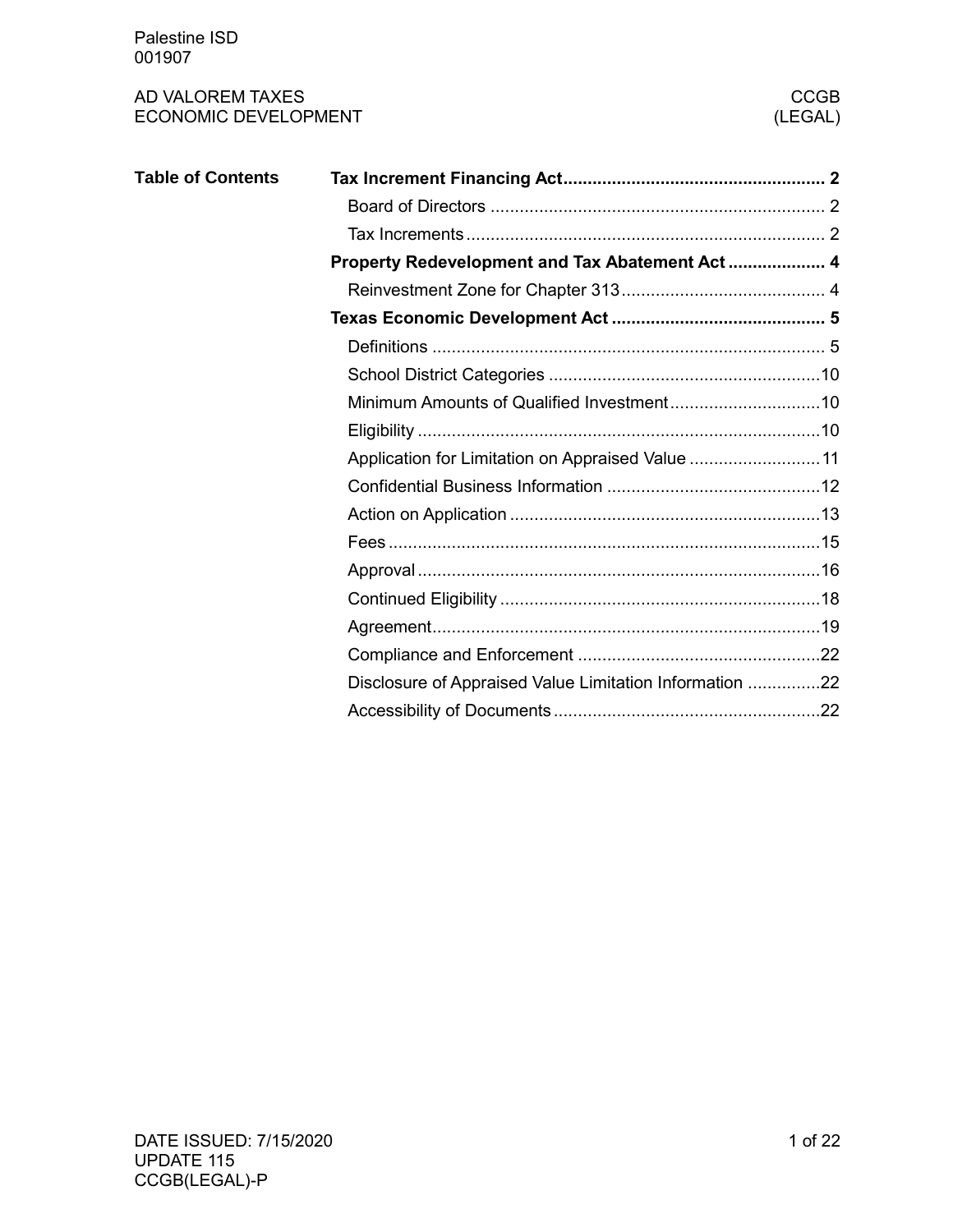<span id="page-1-2"></span><span id="page-1-1"></span><span id="page-1-0"></span>

| Palestine ISD<br>001907                                                   |                                                                                                                                                                                                                                                                                                                                                                                                                                                                                                                                                                                                                    |             |
|---------------------------------------------------------------------------|--------------------------------------------------------------------------------------------------------------------------------------------------------------------------------------------------------------------------------------------------------------------------------------------------------------------------------------------------------------------------------------------------------------------------------------------------------------------------------------------------------------------------------------------------------------------------------------------------------------------|-------------|
| AD VALOREM TAXES<br><b>ECONOMIC DEVELOPMENT</b>                           | (LEGAL)                                                                                                                                                                                                                                                                                                                                                                                                                                                                                                                                                                                                            | <b>CCGB</b> |
| <b>Tax Increment</b><br><b>Financing Act</b><br><b>Board of Directors</b> | Except as provided at Large Municipality below, each district that<br>levies taxes on real property in a reinvestment zone designated by<br>a county or municipality in accordance with the Tax Increment Fi-<br>nancing Act, Tax Code Chapter 311, may appoint one member of<br>the reinvestment zone board of directors if the district has ap-<br>proved the payment of all or part of the tax increment produced by<br>the district into the tax increment fund for the zone. A district may<br>waive its right to appoint a director. Tax Code 311.009(a), (b)                                                |             |
| Large<br>Municipality                                                     | In a reinvestment zone designated by a municipality which is<br>wholly or partially located in a county with a population of less than<br>1.8 million in which the principal municipality has a population of<br>1.1 million or more, each taxing unit that approves the payment of<br>all or part of its tax increment into the tax increment fund is entitled<br>to appoint a number of members to the board in proportion to the<br>taxing unit's pro rata share of the total anticipated tax increment to<br>be deposited into the tax increment fund during the term of the<br>zone. Tax Code 311.0091(a)-(c) |             |
| <b>Tax Increments</b><br>Amount                                           | The amount of a district's tax increment for a year is the amount of<br>property taxes levied and assessed by the district for that year on<br>the captured appraised value of real property taxable by the district<br>and located in a reinvestment zone or the amount of property taxes<br>levied and collected by the district for that year on the captured ap-<br>praised value of real property taxable by the district and located in<br>a reinvestment zone. The board of the district shall determine<br>which of the methods is used to calculate the amount of the dis-<br>trict's tax increment.      |             |
| "Captured<br>Appraised<br>Value"                                          | The captured appraised value of real property taxable by a district<br>for a year is the total taxable value of all real property taxable by<br>the district and located in a reinvestment zone for that year less the<br>tax increment base of the district.                                                                                                                                                                                                                                                                                                                                                      |             |
| "Tax Increment<br>Base"                                                   | The tax increment base of a district is the total taxable value of all<br>real property taxable by the district and located in a reinvestment<br>zone for the year in which the zone was designated under Tax<br>Code Chapter 311.                                                                                                                                                                                                                                                                                                                                                                                 |             |
|                                                                           | Tax Code 311.012                                                                                                                                                                                                                                                                                                                                                                                                                                                                                                                                                                                                   |             |
| Collection and<br>Deposit                                                 | Each district that taxes real property located in a reinvestment<br>zone shall provide for the collection of its taxes in the zone as for<br>any other property taxed by the district. Each district shall pay into<br>the tax increment fund for the zone an amount equal to the tax in-<br>crement produced by the district, less the sum of:                                                                                                                                                                                                                                                                    |             |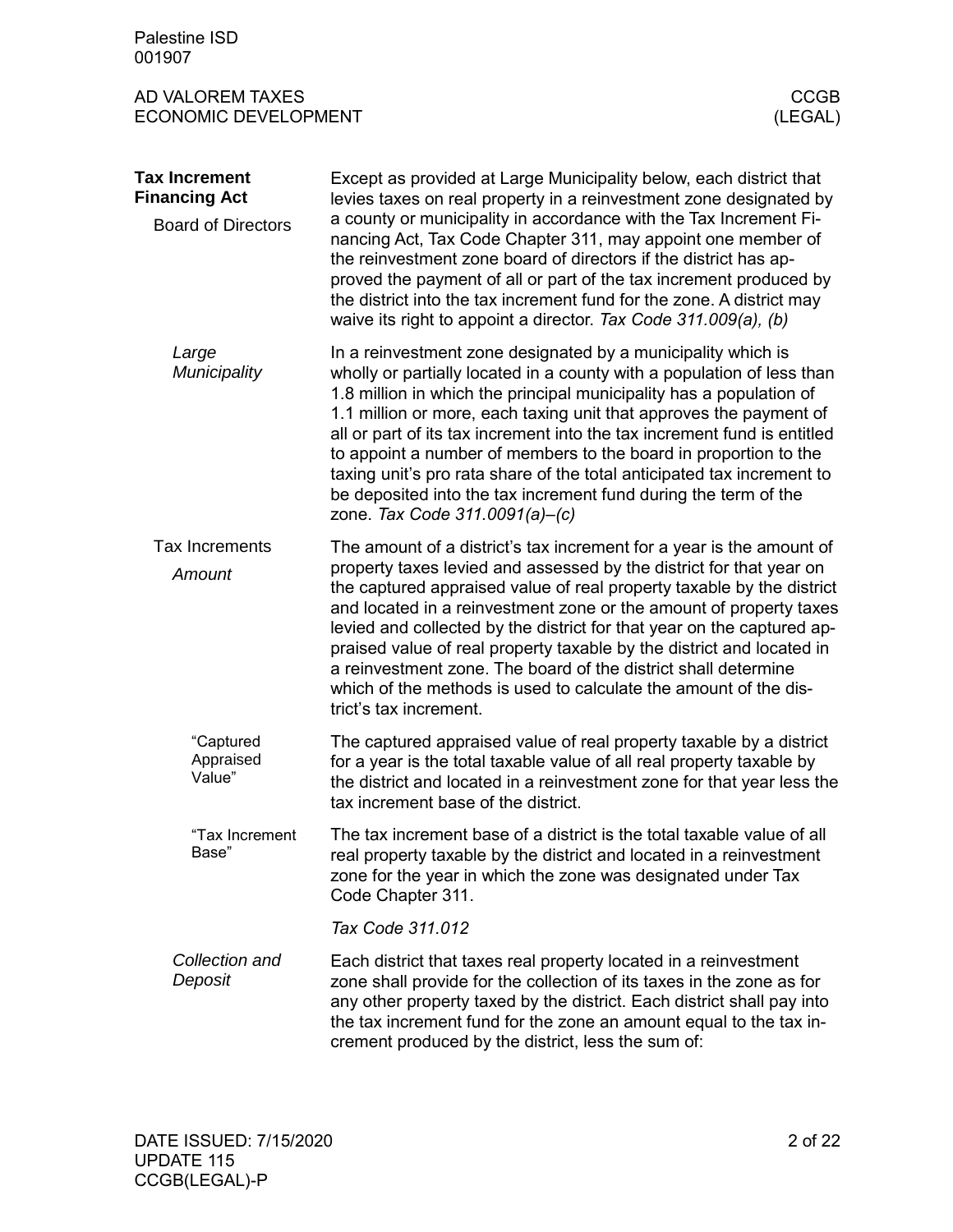- 1. Property taxes produced from the tax increments that are, by contract executed before the designation of the area as a reinvestment zone, required to be paid by the district to another political subdivision; and
- 2. A portion, not to exceed 15 percent, of the tax increment produced by the district as provided by the reinvestment zone financing plan or a larger portion as provided at Agreement Required below.

#### *Tax Code 311.013(a)–(b)*

Notwithstanding any termination of the reinvestment zone and unless otherwise specified by an agreement between the district and the municipality or county that created the zone, a district shall make the required payment not later than the 90th day after the later of the delinquency date for district property taxes or the date the municipality or county that created the zone submits to the district an invoice specifying the tax increment produced by the district and the amount the district is required to pay into the tax increment fund for the zone. A district is not required to pay into a tax increment fund the applicable portion of a tax increment attributable to delinquent taxes until those taxes are collected. *Tax Code 311.013(c), (i)*

A district whose taxable value is reduced under Government Code 403.302(d)(4) (determination of district property values by the comptroller) shall pay into the tax increment fund, in addition to the amount otherwise required to be paid, an amount equal to the amount by which the amount of taxes the district would have been required to pay into the fund in the current year if the district levied taxes at the rate the district levied in 2005 exceeds the amount the district is otherwise required to pay into the fund in the year of the reduction. This additional amount may not exceed the amount the district receives in state aid for the current tax year under Education Code 48.253 (additional state aid for tax increment financing payments). The district shall pay the additional amount after the district receives the state aid to which the district is entitled for the current tax year under Education Code 48.253. *Tax Code 311.013(n)*

A district is not required to pay into the tax increment fund any of its tax increment produced from property located in a reinvestment zone designated under Tax Code 311.005(a) or in an area added to a reinvestment zone under Tax Code 311.007 unless the district enters into an agreement to do so with the governing body of the municipality or county that designated the zone. *Tax Code 311.013(f) Agreement Required*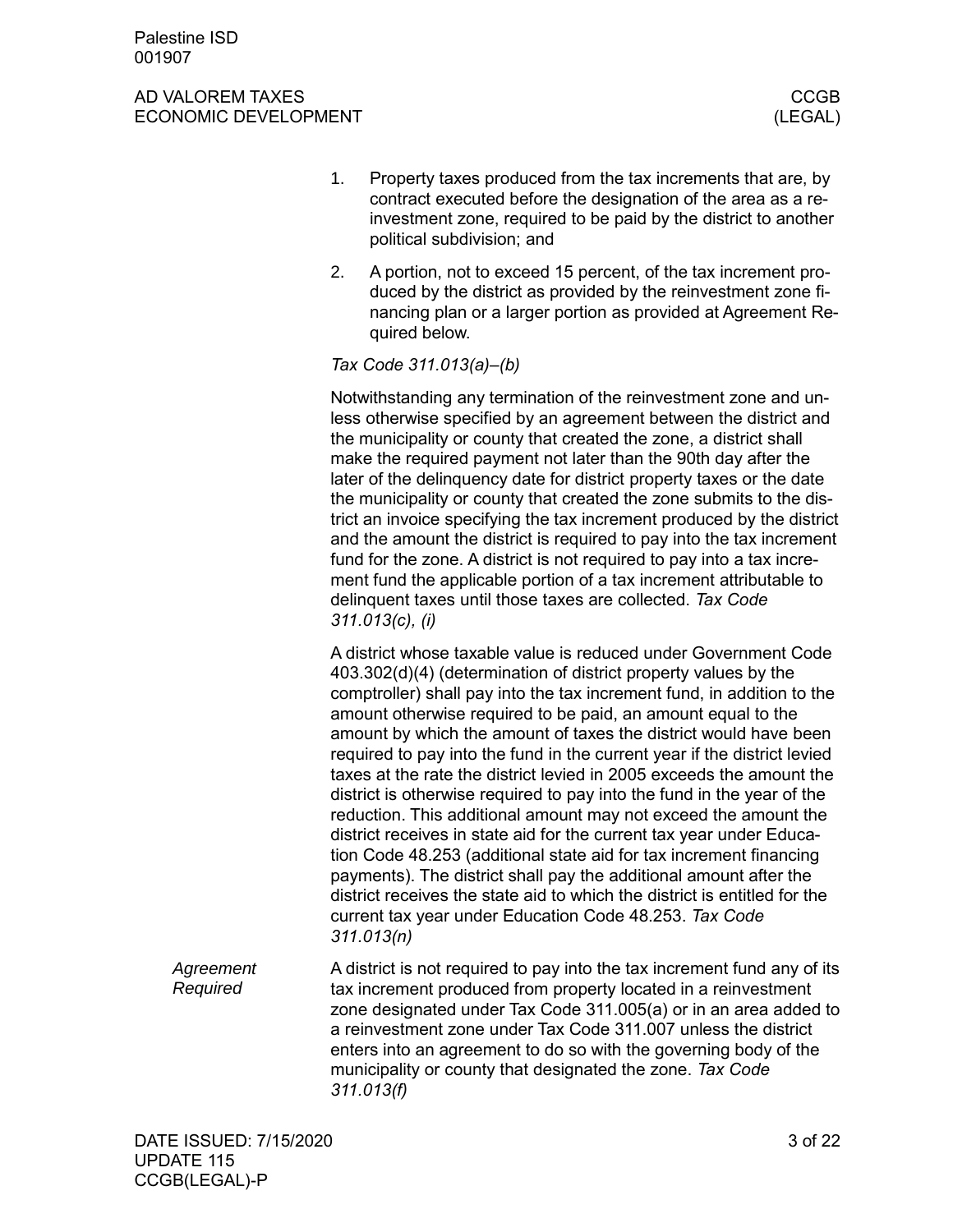<span id="page-3-1"></span><span id="page-3-0"></span>

|                                                                         |    |                | A district that participates in a zone is not required to increase the<br>percentage or amount of the tax increment to be contributed by the<br>district because of an amendment to the project plan or reinvest-<br>ment zone financing plan for the zone unless the board by official<br>action approves the amendment. Tax Code 311.011(g)                                                                                                                                                                                                                   |
|-------------------------------------------------------------------------|----|----------------|-----------------------------------------------------------------------------------------------------------------------------------------------------------------------------------------------------------------------------------------------------------------------------------------------------------------------------------------------------------------------------------------------------------------------------------------------------------------------------------------------------------------------------------------------------------------|
|                                                                         |    | 311.013(k)     | A district is not required to pay into the tax increment fund any of its<br>tax increment produced from property located in an area added to<br>the reinvestment zone under Tax Code 311.007(a) or (b) unless the<br>board enters into an agreement to do so with the governing body of<br>the municipality or county that created the zone. Tax Code                                                                                                                                                                                                           |
|                                                                         |    |                | If the governing body of the municipality or county that designated<br>a reinvestment zone extends the term of all or a portion of the<br>zone, a district is not required to participate in the zone or portion<br>of the zone for the extended term unless the district enters into a<br>written agreement to do so. Tax Code 311.007(c)                                                                                                                                                                                                                      |
|                                                                         |    | $311.017(a-1)$ | Notwithstanding the designation of a later termination date under<br>Tax Code 311.017(a), a district that taxes real property located in<br>the reinvestment zone is not required to pay any of its tax incre-<br>ment into the tax increment fund for the zone after the termination<br>date designated in the ordinance or order creating the zone unless<br>the board enters into an agreement to do so with the governing<br>body of the municipality or county that created the zone. Tax Code                                                             |
| <b>Property</b><br><b>Redevelopment and</b><br><b>Tax Abatement Act</b> |    |                | On or after September 1, 2001, a school district may not enter into<br>a tax abatement agreement under Tax Code Chapter 312. Tax<br>Code 312.002(f)                                                                                                                                                                                                                                                                                                                                                                                                             |
| <b>Reinvestment Zone</b><br>for Chapter 313                             |    |                | Notwithstanding any other provision of Tax Code Chapter 312 to<br>the contrary, the board, in the manner required for official action<br>and for purposes of Tax Code Chapter 313, Subchapter B or C<br>[see Texas Economic Development Act below], may designate an<br>area entirely within the territory of the district as a reinvestment<br>zone if the board finds that, as a result of the designation and the<br>granting of a limitation on appraised value, for property located in<br>the reinvestment zone, the designation is reasonably likely to: |
|                                                                         | 1. |                | Contribute to the expansion of primary employment in the re-<br>investment zone; or                                                                                                                                                                                                                                                                                                                                                                                                                                                                             |
|                                                                         | 2. |                | Attract major investment in the reinvestment zone that would:                                                                                                                                                                                                                                                                                                                                                                                                                                                                                                   |
|                                                                         |    | a.             | Be a benefit to property in the reinvestment zone and to<br>the district; and                                                                                                                                                                                                                                                                                                                                                                                                                                                                                   |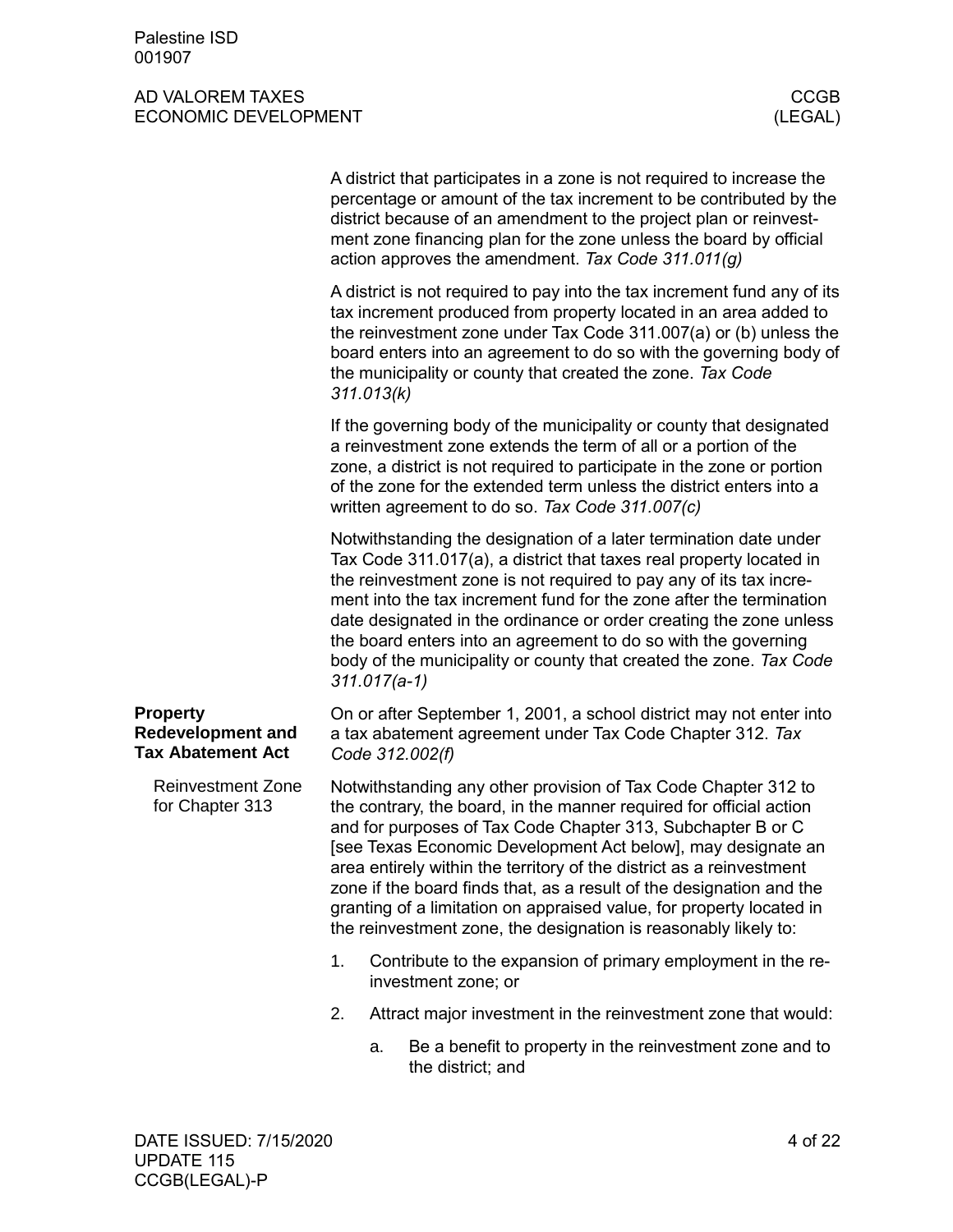<span id="page-4-1"></span><span id="page-4-0"></span>

|                                                 | b.             | Contribute to the economic development of the region of<br>this state in which the district is located.                                                                                                                                                                                                                                                                                                                                                  |
|-------------------------------------------------|----------------|----------------------------------------------------------------------------------------------------------------------------------------------------------------------------------------------------------------------------------------------------------------------------------------------------------------------------------------------------------------------------------------------------------------------------------------------------------|
|                                                 | vestment zone. | The board may seek the recommendation of the commissioners<br>court of each county and the governing body of each municipality<br>that has territory in the district before designating an area as a rein-                                                                                                                                                                                                                                               |
|                                                 |                | Tax Code 312.0025                                                                                                                                                                                                                                                                                                                                                                                                                                        |
| <b>Texas Economic</b><br><b>Development Act</b> |                | In implementing the Texas Economic Development Act, Tax Code<br>Chapter 313, districts should strictly interpret the criteria and selec-<br>tion guidelines provided by Chapter 313 and approve only those<br>applications for an ad valorem tax benefit that:                                                                                                                                                                                           |
|                                                 | 1.             | Enhance the local community;                                                                                                                                                                                                                                                                                                                                                                                                                             |
|                                                 | 2.             | Improve the local public education system;                                                                                                                                                                                                                                                                                                                                                                                                               |
|                                                 | 3.             | Create high-paying jobs; and                                                                                                                                                                                                                                                                                                                                                                                                                             |
|                                                 | 4.             | Advance the economic development goals of Texas.                                                                                                                                                                                                                                                                                                                                                                                                         |
|                                                 |                | Tax Code 313.004(3)                                                                                                                                                                                                                                                                                                                                                                                                                                      |
| <b>Definitions</b><br>Agreement                 |                | "Agreement" means the written agreement between the board and<br>the approved applicant on the form adopted by reference in 34 Ad-<br>ministrative Code 9.1052 (Forms) to implement a limitation on the<br>appraised value for district maintenance and operations ad val-<br>orem property tax purposes on an entity's qualified property, re-<br>quired by Tax Code 313.027(d).                                                                        |
| Agreement<br>Holder                             |                | "Agreement holder" means an entity that has executed an agree-<br>ment with a district.                                                                                                                                                                                                                                                                                                                                                                  |
| Applicant                                       |                | "Applicant" means an entity that has applied for a limitation on ap-<br>praised value for district maintenance and operations ad valorem<br>property tax purposes on the entity's property, as provided by Tax<br>Code Chapter 313.                                                                                                                                                                                                                      |
| Application                                     |                | "Application" means an application for limitation of appraised value<br>for district maintenance and operations ad valorem property tax<br>purposes on an entity's qualified property on the form adopted by<br>reference in 34 Administrative Code 9.1052 (Forms), the schedules<br>attached thereto, and the documentation submitted by an entity for<br>the purpose of obtaining an agreement for a limitation on appraised<br>value from a district. |
| Application<br><b>Review Start</b><br>Date      |                | "Application review start date" means the later date of either the<br>date on which the district issues its written notice that an applicant<br>has submitted a completed application or the date on which the                                                                                                                                                                                                                                           |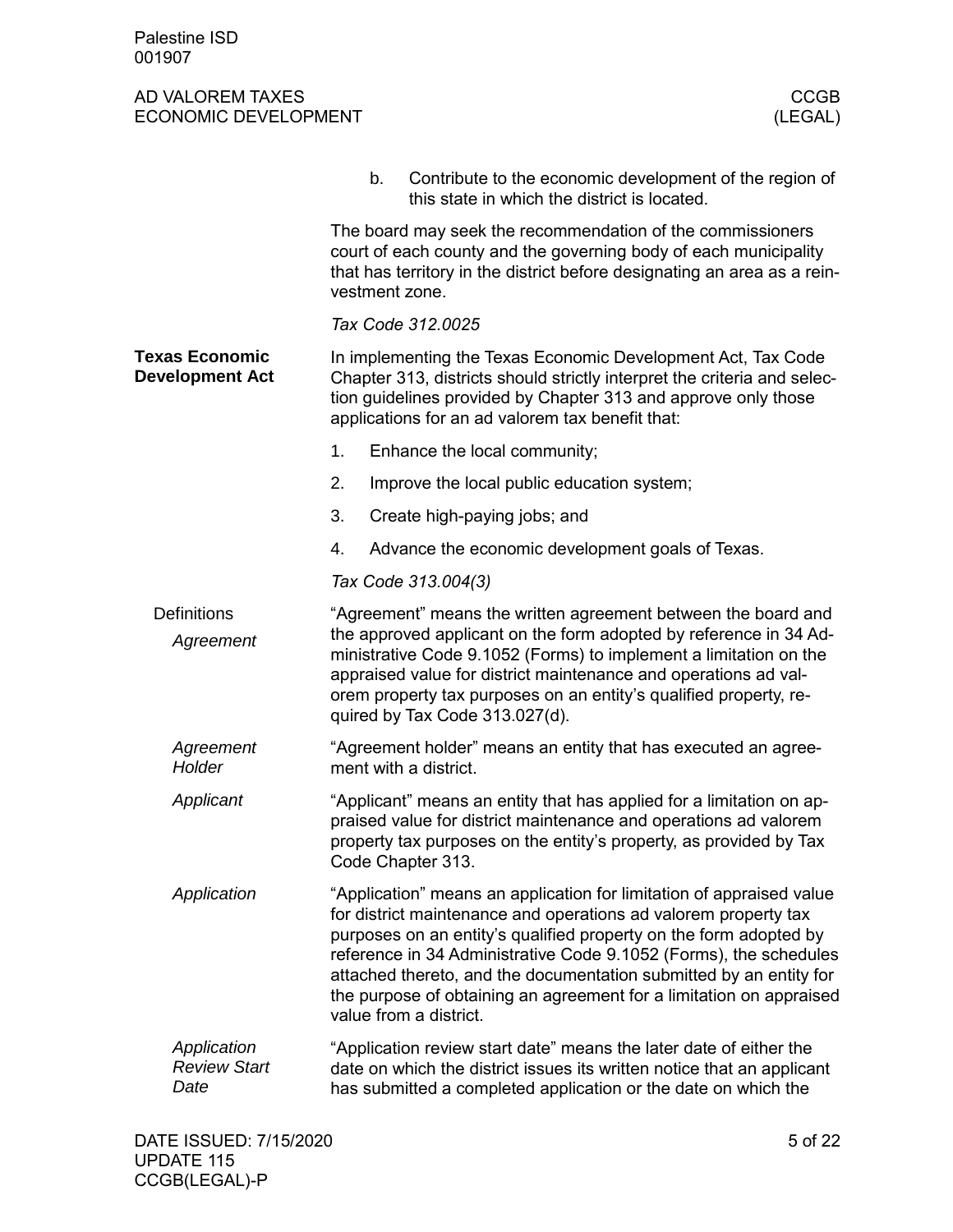| Palestine ISD<br>001907                         |                |                                                                                                                                                                                                                                                                                                                                                                                                                                                                                                                                                                                                 |
|-------------------------------------------------|----------------|-------------------------------------------------------------------------------------------------------------------------------------------------------------------------------------------------------------------------------------------------------------------------------------------------------------------------------------------------------------------------------------------------------------------------------------------------------------------------------------------------------------------------------------------------------------------------------------------------|
| AD VALOREM TAXES<br><b>ECONOMIC DEVELOPMENT</b> |                | <b>CCGB</b><br>(LEGAL)                                                                                                                                                                                                                                                                                                                                                                                                                                                                                                                                                                          |
|                                                 |                | comptroller issues its written notice that an applicant has submitted<br>a completed application.                                                                                                                                                                                                                                                                                                                                                                                                                                                                                               |
| Completed<br>Application                        |                | "Completed application" means an application in the form and<br>number and containing all the information required pursuant to 34<br>Administrative Code 9.1053 (Entity Requesting Agreement to Limit<br>Appraised Value), that has been determined by the district and the<br>comptroller to include all minimum requirements for consideration.                                                                                                                                                                                                                                               |
| Entity                                          |                | "Entity" means any entity upon which a tax is imposed by Tax Code<br>171.001, including a combined group as defined by Tax Code<br>171.0001(7) or members of a combined group, provided, however,<br>an entity does not include a sole proprietorship, partnership, or lim-<br>ited liability partnership.                                                                                                                                                                                                                                                                                      |
|                                                 |                | 34 TAC 9.1051(1), (2), (3), (7), (10), (12), (20)                                                                                                                                                                                                                                                                                                                                                                                                                                                                                                                                               |
| Qualified                                       |                | "Qualified investment" means:                                                                                                                                                                                                                                                                                                                                                                                                                                                                                                                                                                   |
| Investment                                      | 1.<br>that is: | Tangible personal property that is first placed in service in this<br>state during the applicable qualifying time period that begins<br>on or after January 1, 2002, without regard to whether the<br>property is affixed to or incorporated into real property, and                                                                                                                                                                                                                                                                                                                            |
|                                                 | a.             | Described as Section 1245 property by Section 1245(a),<br>Internal Revenue Code of 1986;                                                                                                                                                                                                                                                                                                                                                                                                                                                                                                        |
|                                                 | b.             | Used in connection with the manufacturing, processing,<br>or fabrication in a cleanroom environment of a semicon-<br>ductor product, without regard to whether the property is<br>actually located in the cleanroom environment, including<br>integrated systems, fixtures, and piping; all property nec-<br>essary or adapted to reduce contamination or to control<br>airflow, temperature, humidity, chemical purity, or other<br>environmental conditions or manufacturing tolerances;<br>and production equipment and machinery, moveable<br>cleanroom partitions, and cleanroom lighting; |
|                                                 | c.             | Used in connection with the operation of a nuclear elec-<br>tric power generation facility, including property, including<br>pressure vessels, pumps, turbines, generators, and con-<br>densers, used to produce nuclear electric power; and<br>property and systems necessary to control radioactive<br>contamination;                                                                                                                                                                                                                                                                         |
|                                                 | d.             | Used in connection with operating an integrated gasifica-<br>tion combined cycle electric generation facility, including<br>property used to produce electric power by means of a                                                                                                                                                                                                                                                                                                                                                                                                               |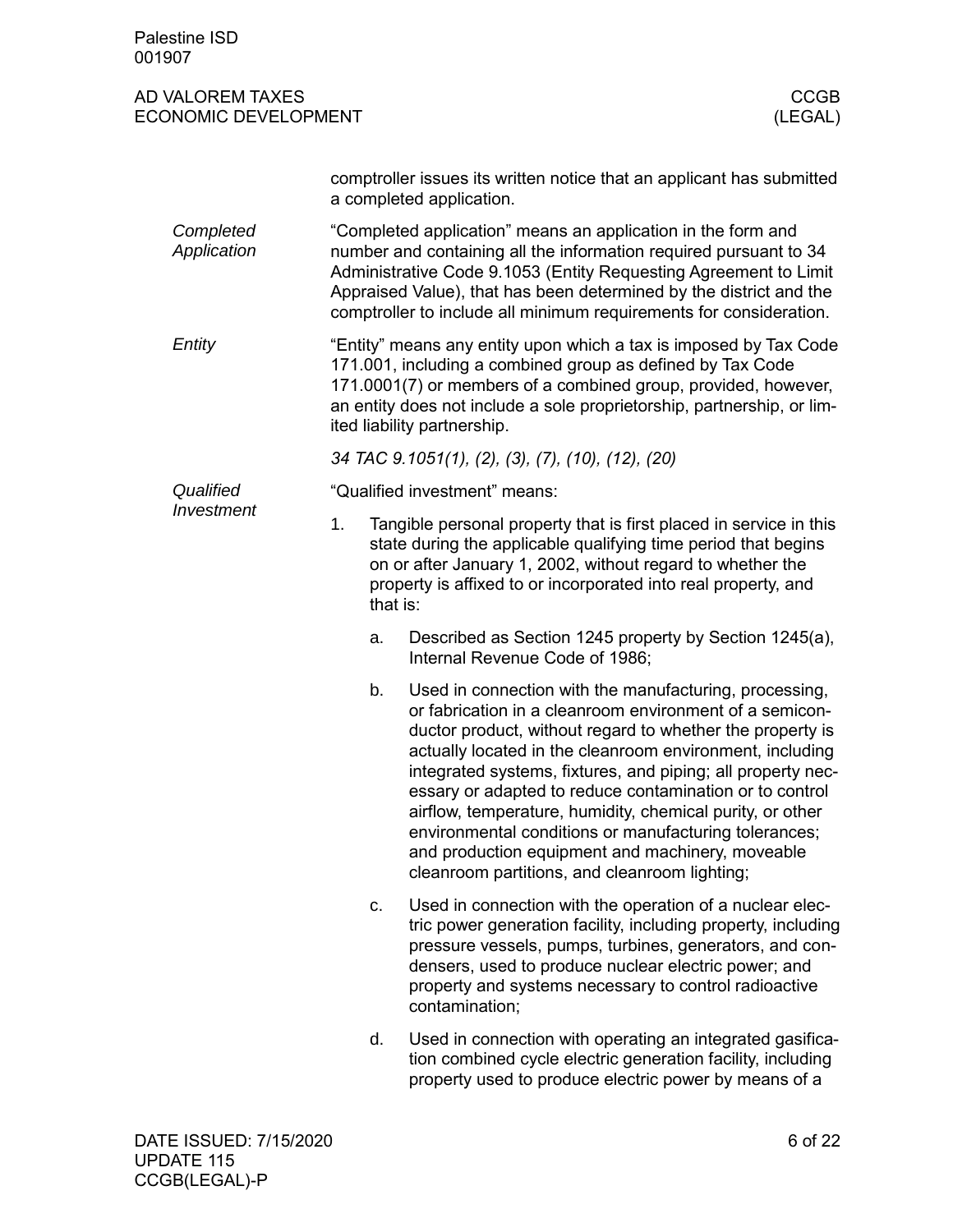|           |    |                             | combined combustion turbine and steam turbine applica-<br>tion using synthetic gas or another product produced by<br>the gasification of coal or another carbon-based feed-<br>stock; or property used in handling materials to be used<br>as feedstock for gasification or used in the gasification<br>process to produce synthetic gas or another carbon-<br>based feedstock for use in the production of electric<br>power in the manner described herein; |  |  |  |
|-----------|----|-----------------------------|---------------------------------------------------------------------------------------------------------------------------------------------------------------------------------------------------------------------------------------------------------------------------------------------------------------------------------------------------------------------------------------------------------------------------------------------------------------|--|--|--|
|           |    | е.                          | Used in connection with operating an advanced clean<br>energy project, as defined by Health and Safety Code<br>382.003; or                                                                                                                                                                                                                                                                                                                                    |  |  |  |
|           | 2. |                             | A building or a permanent, nonremovable component of a<br>building that is built or constructed during the applicable quali-<br>fying time period that begins on or after January 1, 2002, and<br>that houses tangible personal property described by items<br>1a-e above.                                                                                                                                                                                    |  |  |  |
|           |    |                             | Tax Code 313.021(1)                                                                                                                                                                                                                                                                                                                                                                                                                                           |  |  |  |
| Qualified |    | "Qualified property" means: |                                                                                                                                                                                                                                                                                                                                                                                                                                                               |  |  |  |
| Property  | 1. | Land:                       |                                                                                                                                                                                                                                                                                                                                                                                                                                                               |  |  |  |
|           |    | a.                          | That is located in an area designated as a reinvestment<br>zone under Tax Code Chapter 311 or 312 or as an enter-<br>prise zone under Government Code Chapter 2303;                                                                                                                                                                                                                                                                                           |  |  |  |
|           |    | b.                          | On which a person proposes to construct a new building<br>or erect or affix a new improvement that does not exist<br>before the date the person submits a complete applica-<br>tion for a limitation on appraised value under Tax Code<br>Chapter 313, Subchapter B;                                                                                                                                                                                          |  |  |  |
|           |    | c.                          | That is not subject to a tax abatement agreement en-<br>tered into by a district under Tax Code Chapter 312; and                                                                                                                                                                                                                                                                                                                                              |  |  |  |
|           |    | d.                          | On which, in connection with the new building or new im-<br>provement described by item 1b above, the owner or<br>lessee of, or the holder of another possessory interest in,<br>the land proposes to:                                                                                                                                                                                                                                                        |  |  |  |
|           |    |                             | Make a qualified investment in an amount equal to<br>(1)<br>at least the minimum amount required by Tax Code<br>313.023; and                                                                                                                                                                                                                                                                                                                                  |  |  |  |
|           |    |                             | Create at least 25 new qualifying jobs, except as<br>(2)<br>provided at Exception below;                                                                                                                                                                                                                                                                                                                                                                      |  |  |  |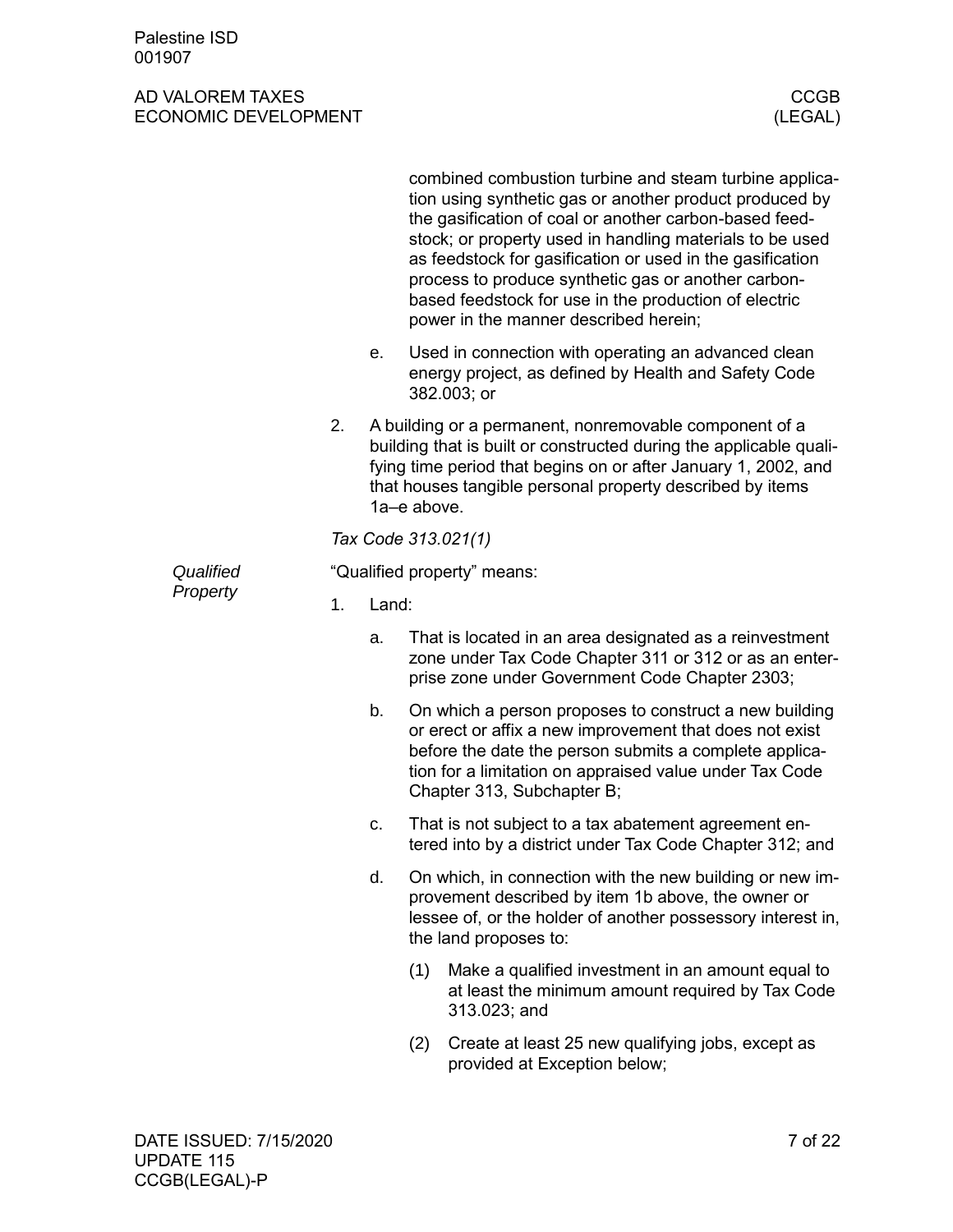|                | 2.                                                                                                                                                                                       |                                        | The new building or other new improvement described by<br>item 1b above; and                                                                                                                                                                                                                                                                                                                                                                                    |  |  |
|----------------|------------------------------------------------------------------------------------------------------------------------------------------------------------------------------------------|----------------------------------------|-----------------------------------------------------------------------------------------------------------------------------------------------------------------------------------------------------------------------------------------------------------------------------------------------------------------------------------------------------------------------------------------------------------------------------------------------------------------|--|--|
|                | 3.                                                                                                                                                                                       |                                        | Tangible personal property:                                                                                                                                                                                                                                                                                                                                                                                                                                     |  |  |
|                |                                                                                                                                                                                          | a.                                     | That is not subject to a tax abatement agreement en-<br>tered into by a district under Tax Code Chapter 312;                                                                                                                                                                                                                                                                                                                                                    |  |  |
|                |                                                                                                                                                                                          | b.                                     | For which a sales and use tax refund is not claimed un-<br>der Tax Code 151.3186; and                                                                                                                                                                                                                                                                                                                                                                           |  |  |
|                |                                                                                                                                                                                          | c.                                     | Except for new equipment described in Tax Code<br>151.318 $(q)$ or $(q-1)$ , that is first placed in service in the<br>new building, in the newly expanded building, or in or on<br>the new improvement described by item 1b above, or on<br>the land on which that new building or new improvement<br>is located, if the personal property is ancillary and neces-<br>sary to the business conducted in that new building or in<br>or on that new improvement. |  |  |
|                |                                                                                                                                                                                          |                                        | Tax Code 313.021(2); see also 34 TAC 9.1051(16) (additional re-<br>quirements for "Qualified Property")                                                                                                                                                                                                                                                                                                                                                         |  |  |
| Exception      | For purposes of Tax Code Chapter 313, Subchapter C, applicable<br>to certain rural districts, a property owner is required to create at<br>least 10 qualifying jobs. Tax Code 313.051(b) |                                        |                                                                                                                                                                                                                                                                                                                                                                                                                                                                 |  |  |
| Qualifying Job |                                                                                                                                                                                          |                                        | "Qualifying job" means a permanent full-time job that:                                                                                                                                                                                                                                                                                                                                                                                                          |  |  |
|                | 1.                                                                                                                                                                                       |                                        | Requires at least 1,600 hours of work a year;                                                                                                                                                                                                                                                                                                                                                                                                                   |  |  |
|                | 2.                                                                                                                                                                                       |                                        | Is not transferred from one area in this state to another area<br>in this state;                                                                                                                                                                                                                                                                                                                                                                                |  |  |
|                | 3.                                                                                                                                                                                       |                                        | Is not created to replace a previous employee;                                                                                                                                                                                                                                                                                                                                                                                                                  |  |  |
|                | 4.                                                                                                                                                                                       |                                        | Is covered by a group health benefit plan for which the busi-<br>ness offers to pay at least 80 percent of the premiums or<br>other charges assessed for employee-only coverage under<br>the plan, regardless of whether an employee may voluntarily<br>waive the coverage; and                                                                                                                                                                                 |  |  |
|                | 5.                                                                                                                                                                                       |                                        | Pays at least 110 percent of the county average weekly wage<br>for manufacturing jobs in the county where the job is located.                                                                                                                                                                                                                                                                                                                                   |  |  |
|                |                                                                                                                                                                                          | Tax Code 313.021(3); 34 TAC 9.1051(30) |                                                                                                                                                                                                                                                                                                                                                                                                                                                                 |  |  |
|                |                                                                                                                                                                                          |                                        | To be eligible for a limitation on appraised value under Tax Code<br>Chapter 313, the property owner must create the required number<br>of new qualifying jobs and the average weekly wage for all jobs                                                                                                                                                                                                                                                         |  |  |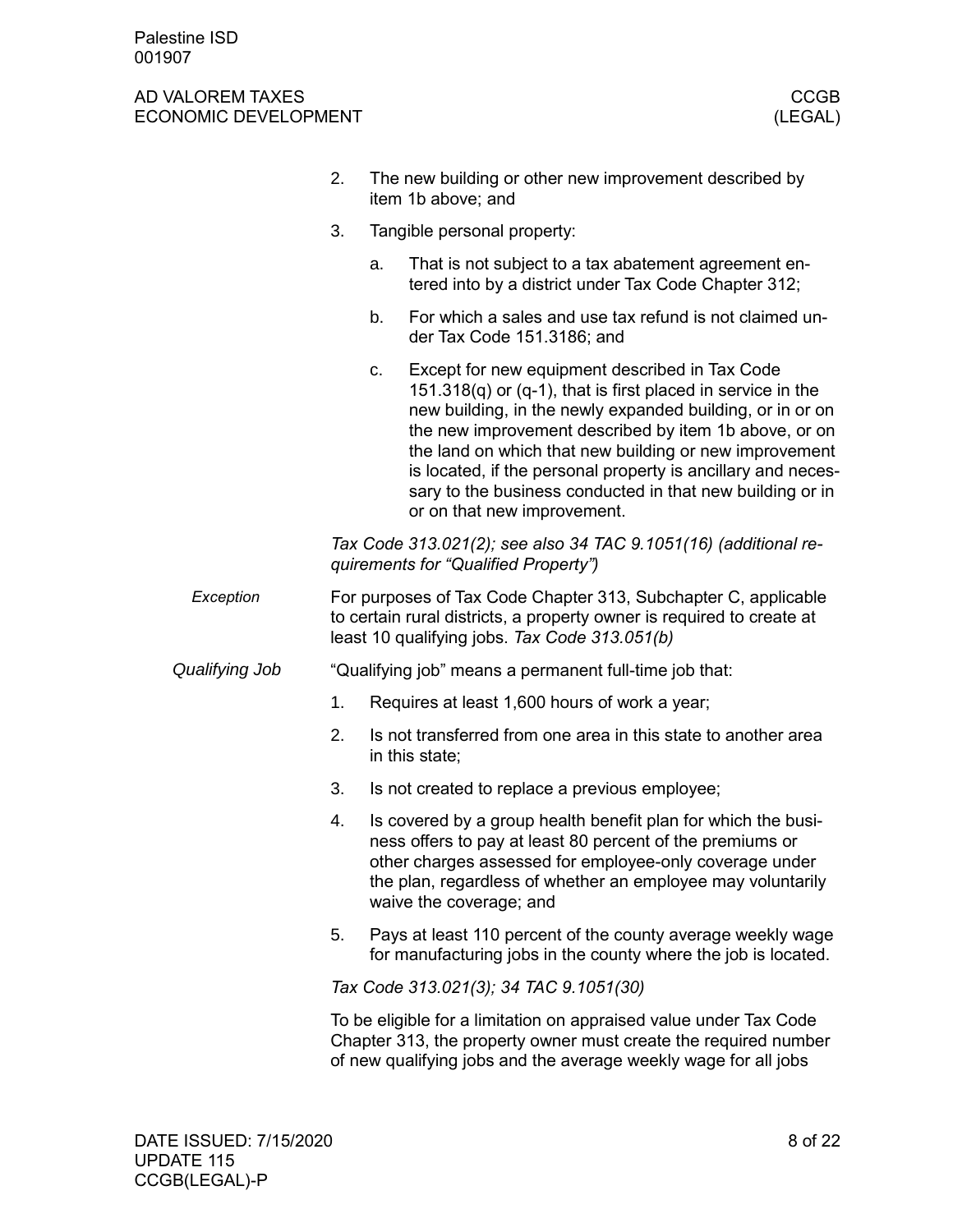|                                                             | created that are not qualifying jobs must exceed the county aver-<br>age weekly wage for all jobs in the county where the jobs are lo-<br>cated. Tax Code 313.024(d)                                                                                                                                                                                                                                                                                                                                                                                                                                                                                                                                                                                                                                                                                                                                                                                                                               |  |  |
|-------------------------------------------------------------|----------------------------------------------------------------------------------------------------------------------------------------------------------------------------------------------------------------------------------------------------------------------------------------------------------------------------------------------------------------------------------------------------------------------------------------------------------------------------------------------------------------------------------------------------------------------------------------------------------------------------------------------------------------------------------------------------------------------------------------------------------------------------------------------------------------------------------------------------------------------------------------------------------------------------------------------------------------------------------------------------|--|--|
| <b>Waiver of New</b><br><b>Jobs Creation</b><br>Requirement | Notwithstanding any other provision of Tax Code Chapter 313 to<br>the contrary, the board may waive the new jobs creation require-<br>ment and approve an application if the board makes a finding that<br>the jobs creation requirement exceeds the industry standard for the<br>number of employees reasonably necessary for the operation of<br>the facility of the property owner that is described in the applica-<br>tion. Tax Code 313.025(f-1)                                                                                                                                                                                                                                                                                                                                                                                                                                                                                                                                             |  |  |
| <b>Qualifying Time</b>                                      | "Qualifying time period" means:                                                                                                                                                                                                                                                                                                                                                                                                                                                                                                                                                                                                                                                                                                                                                                                                                                                                                                                                                                    |  |  |
| Period                                                      | 1.<br>The period that begins on the date that a person's application<br>for a limitation on appraised value under Tax Code Chapter<br>313 is approved by the board and ends on December 31 of<br>the second tax year that begins after that date, except as pro-<br>vided by items 2 and 3 below or Tax Code 313.027(h);                                                                                                                                                                                                                                                                                                                                                                                                                                                                                                                                                                                                                                                                           |  |  |
|                                                             | 2.<br>In connection with a nuclear electric power generation facility,<br>the first seven tax years that begin on or after the third anni-<br>versary of the date the district approves the property owner's<br>application for a limitation on appraised value, unless a<br>shorter time period is agreed to by the board and the property<br>owner; or                                                                                                                                                                                                                                                                                                                                                                                                                                                                                                                                                                                                                                           |  |  |
|                                                             | 3.<br>In connection with an advanced clean energy project, the first<br>five tax years that begin on or after the third anniversary of<br>the date the district approves the property owner's application<br>for a limitation on appraised value, unless a shorter time pe-<br>riod is agreed to by the board and the property owner.                                                                                                                                                                                                                                                                                                                                                                                                                                                                                                                                                                                                                                                              |  |  |
|                                                             | Tax Code 313.021(4)                                                                                                                                                                                                                                                                                                                                                                                                                                                                                                                                                                                                                                                                                                                                                                                                                                                                                                                                                                                |  |  |
| Substantive<br>Document                                     | "Substantive document" means a document or other information or<br>data in electronic media determined by the comptroller to substan-<br>tially involve or include information or data significant to an applica-<br>tion, the evaluation or consideration of an application, or the agree-<br>ment or implementation of an agreement for limitation of appraised<br>value pursuant to Tax Code Chapter 313. The term includes, but is<br>not limited to, any application requesting a limitation on appraised<br>value and any amendments or supplements, any economic impact<br>evaluation made in connection with an application, any agreement<br>between applicant and the district and any subsequent amend-<br>ments or assignments, any district written finding or report filed<br>with the comptroller as required under 34 Administrative Code<br>Chapter 9, Subchapter F; and any completed annual eligibility re-<br>port (Form 50-772A) submitted to the comptroller. The term shall |  |  |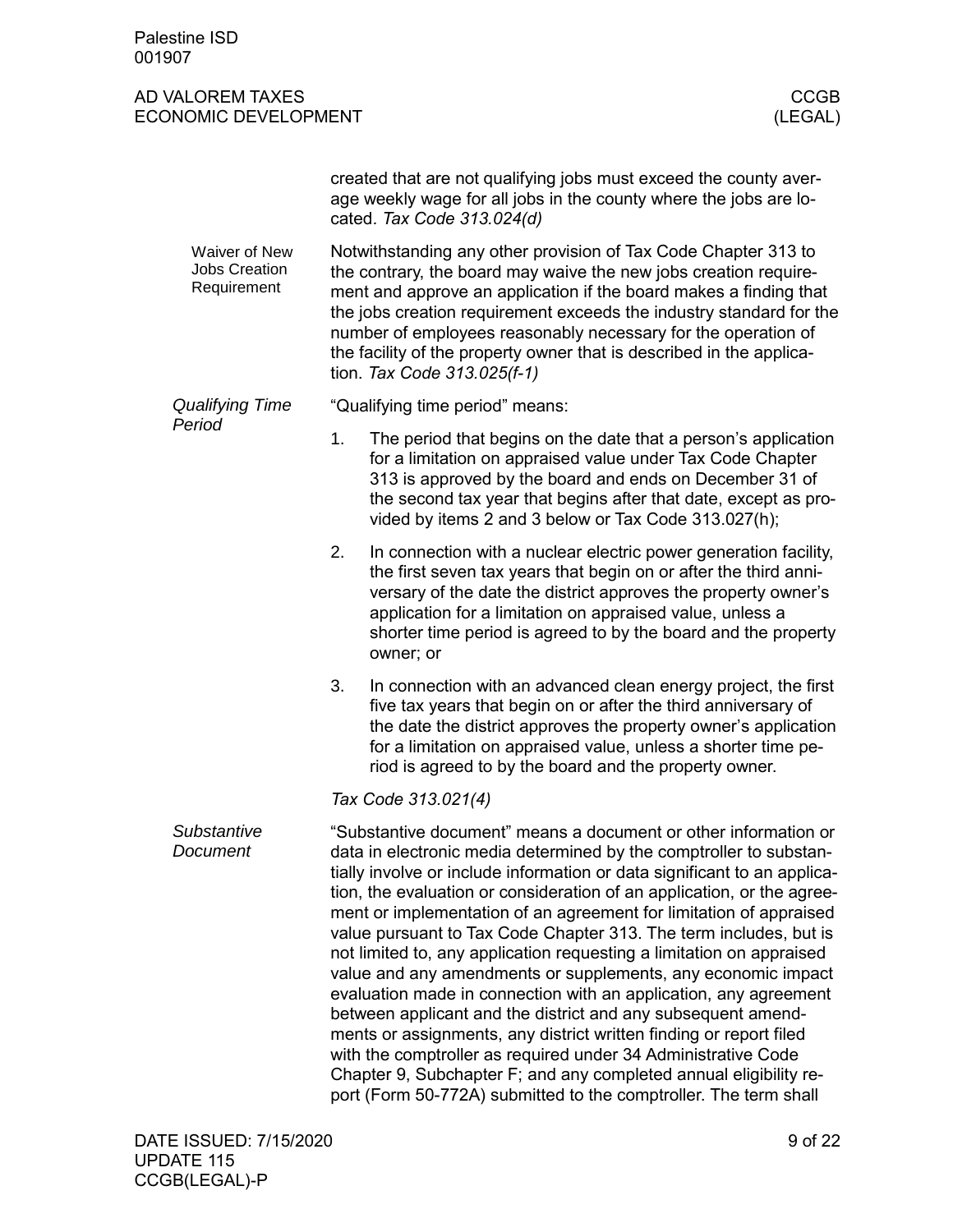<span id="page-9-2"></span><span id="page-9-1"></span><span id="page-9-0"></span>

| Palestine ISD<br>001907                                             |                                                                                                                                                                                                                                                                                                                                                                                                                                                                                                                                                                                                                                                                                                                                                                                                                                                                                  |             |
|---------------------------------------------------------------------|----------------------------------------------------------------------------------------------------------------------------------------------------------------------------------------------------------------------------------------------------------------------------------------------------------------------------------------------------------------------------------------------------------------------------------------------------------------------------------------------------------------------------------------------------------------------------------------------------------------------------------------------------------------------------------------------------------------------------------------------------------------------------------------------------------------------------------------------------------------------------------|-------------|
| AD VALOREM TAXES<br><b>ECONOMIC DEVELOPMENT</b>                     | (LEGAL)                                                                                                                                                                                                                                                                                                                                                                                                                                                                                                                                                                                                                                                                                                                                                                                                                                                                          | <b>CCGB</b> |
|                                                                     | not include any employee names or other personal identifying in-<br>formation that is submitted to the comptroller. Positions can be de-<br>scribed by job type, category, or general title. 34 TAC 9.1051(19)                                                                                                                                                                                                                                                                                                                                                                                                                                                                                                                                                                                                                                                                   |             |
| <b>School District</b><br>Categories                                | For purposes of determining the required minimum amount of a<br>qualified investment and the minimum amount of a limitation on ap-<br>praised value, districts to which Tax Code Chapter 313, Subchapter<br>B applies are categorized according to the taxable value of prop-<br>erty in the district for the preceding tax year under Government<br>Code Chapter 403, Subchapter M (comptroller's study of school<br>district property values), as set out in Tax Code 313.022. Tax Code<br>313.022(b); 34 TAC 9.1058(d)                                                                                                                                                                                                                                                                                                                                                        |             |
|                                                                     | For purposes of determining the required minimum amount of a<br>qualified investment and the minimum amount of a limitation on ap-<br>praised value, districts to which Tax Code Chapter 313, Subchapter<br>C applies are categorized according to the taxable value of indus-<br>trial property in the district for the preceding tax year under Gov-<br>ernment Code Chapter 403, Subchapter M (comptroller's study of<br>school district property values), as set out in Tax Code 313.052.<br>Tax Code 313.052; 34 TAC 9.1058(d)                                                                                                                                                                                                                                                                                                                                              |             |
| <b>Minimum Amounts</b><br>of Qualified<br>Investment                | For each category of district established by Tax Code 313.022, the<br>minimum amount of a qualified investment is set out in Tax Code<br>313.023. Tax Code 313.023                                                                                                                                                                                                                                                                                                                                                                                                                                                                                                                                                                                                                                                                                                               |             |
|                                                                     | For each category of district established by Tax Code 313.052, the<br>minimum amount of a qualified investment is set out in Tax Code<br>313.053. Tax Code 313.053                                                                                                                                                                                                                                                                                                                                                                                                                                                                                                                                                                                                                                                                                                               |             |
| Eligibility                                                         | Tax Code Chapter 313, Subchapters B and C apply only to prop-<br>erty owned by an entity subject to franchise tax (Tax Code Chapter<br>171). To be eligible for a limitation on appraised value, the entity<br>must use the property for a purpose stated in Tax Code 313.024.                                                                                                                                                                                                                                                                                                                                                                                                                                                                                                                                                                                                   |             |
| <b>Exception for</b><br><b>Wind-Powered</b><br><b>Energy Device</b> | An owner of a parcel of land that is located wholly or partly in a re-<br>investment zone, a new building constructed on the parcel of land,<br>a new improvement erected or affixed on the parcel of land, or tan-<br>gible personal property placed in service in the building or improve-<br>ment or on the parcel of land may not receive a limitation on ap-<br>praised value for the parcel of land, building, improvement, or<br>tangible personal property under an agreement under Tax Code<br>Chapter 313, Subchapter B that is entered into on or after Septem-<br>ber 1, 2017, if, on or after that date, a wind-powered energy device<br>is installed or constructed on the same parcel of land at a location<br>that is within 25 nautical miles of the boundaries of a military avia-<br>tion facility located in this state. This prohibition applies regardless |             |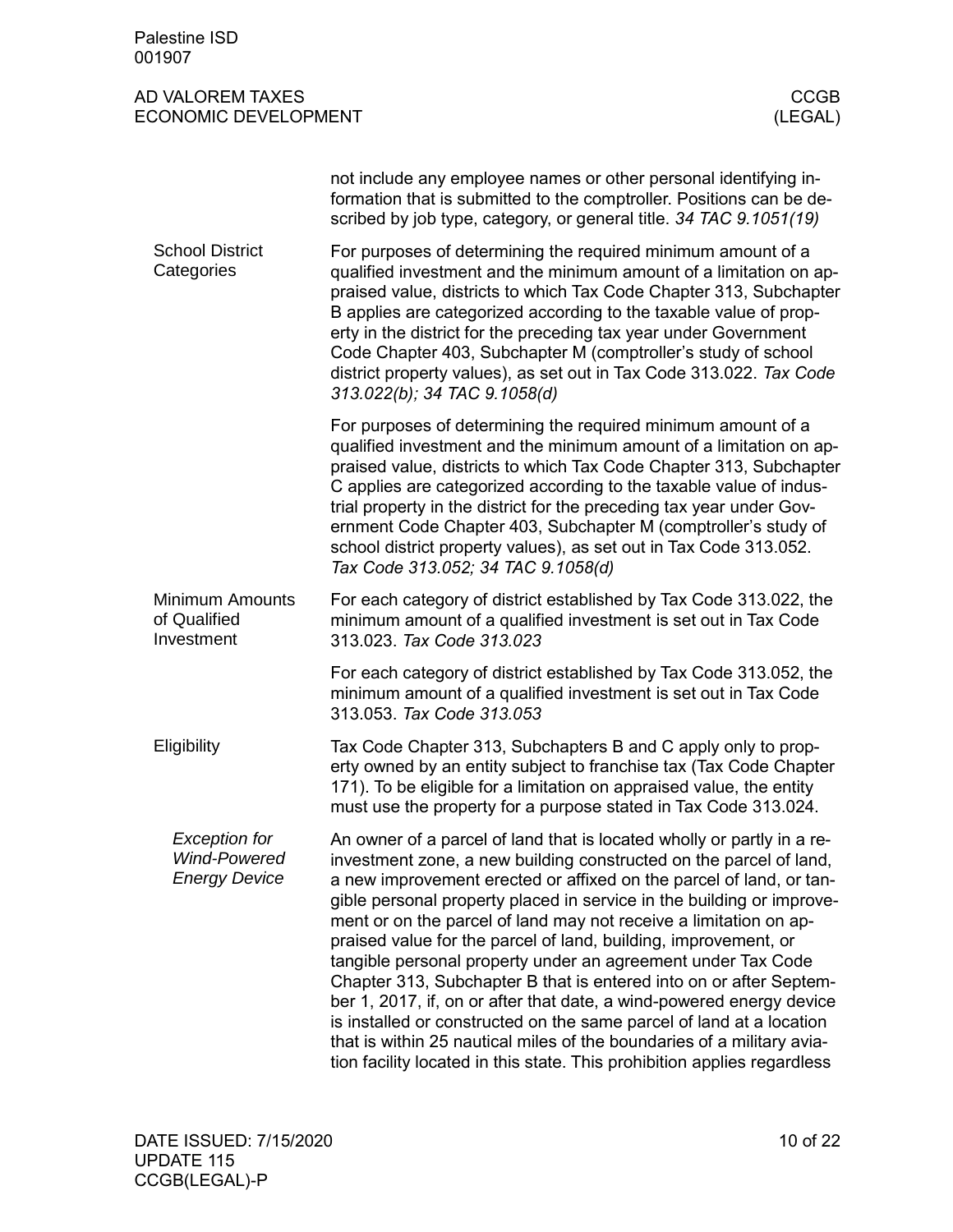| of whether the wind-powered energy device is installed or con- |
|----------------------------------------------------------------|
| structed at a location that is in the reinvestment zone.       |

*Tax Code 313.024*

<span id="page-10-0"></span>

| The owner or lessee of, or the holder of another possessory inter-<br>est in, any qualified property may apply to the board for a limitation<br>on the appraised value of the person's qualified property for district<br>maintenance and operations ad valorem tax purposes. An applica-<br>tion must be made on the form prescribed by the comptroller, must<br>include the information required by the comptroller, and must be<br>accompanied by: |                                                                                                                                                                                                                                                                                                                                                                                       |  |  |
|-------------------------------------------------------------------------------------------------------------------------------------------------------------------------------------------------------------------------------------------------------------------------------------------------------------------------------------------------------------------------------------------------------------------------------------------------------|---------------------------------------------------------------------------------------------------------------------------------------------------------------------------------------------------------------------------------------------------------------------------------------------------------------------------------------------------------------------------------------|--|--|
| 1.                                                                                                                                                                                                                                                                                                                                                                                                                                                    | The application fee established by the board;                                                                                                                                                                                                                                                                                                                                         |  |  |
| 2.                                                                                                                                                                                                                                                                                                                                                                                                                                                    | Information sufficient to show that the real and personal prop-<br>erty identified in the application as qualified property meets<br>the applicable criteria established by Tax Code 313.021(2);<br>and                                                                                                                                                                               |  |  |
| 3.                                                                                                                                                                                                                                                                                                                                                                                                                                                    | Any information required by the comptroller for the purposes<br>of Tax Code 313.026 (economic impact evaluation).                                                                                                                                                                                                                                                                     |  |  |
|                                                                                                                                                                                                                                                                                                                                                                                                                                                       | Tax Code 313.025(a)                                                                                                                                                                                                                                                                                                                                                                   |  |  |
| A completed application shall consist of, at a minimum, the items<br>set forth in 34 Administrative Code 9.1053(a)(1) and shall be pro-<br>vided in the formats specified in 34 Administrative Code<br>$9.1053(a)(2)$ .                                                                                                                                                                                                                               |                                                                                                                                                                                                                                                                                                                                                                                       |  |  |
|                                                                                                                                                                                                                                                                                                                                                                                                                                                       | An applicant may include in an application:                                                                                                                                                                                                                                                                                                                                           |  |  |
| 1.                                                                                                                                                                                                                                                                                                                                                                                                                                                    | A request that the district waive the applicable requirement to<br>create new jobs. In order for a completed application to in-<br>clude a job waiver request, the applicant shall submit the in-<br>formation specified in 34 Administrative Code 9.1053(b)(1); or                                                                                                                   |  |  |
| 2.                                                                                                                                                                                                                                                                                                                                                                                                                                                    | A request to begin the qualifying time period on a date that is<br>after the date that the application is approved. In order for a<br>completed application to include a qualifying time period de-<br>ferral request, the applicant shall submit the information spec-<br>ified in 34 Administrative Code 9.1053(b)(2).                                                              |  |  |
|                                                                                                                                                                                                                                                                                                                                                                                                                                                       | 34 TAC 9.1053(a), (b)                                                                                                                                                                                                                                                                                                                                                                 |  |  |
|                                                                                                                                                                                                                                                                                                                                                                                                                                                       | At the request of the district or the comptroller, or with the prior ap-<br>proval of the district and the comptroller, the applicant may submit<br>an application amendment or application supplement at any time<br>after the submission of the initial application. In order to be consid-<br>ered as part of the application, the application amendment or sup-<br>plement shall: |  |  |
|                                                                                                                                                                                                                                                                                                                                                                                                                                                       |                                                                                                                                                                                                                                                                                                                                                                                       |  |  |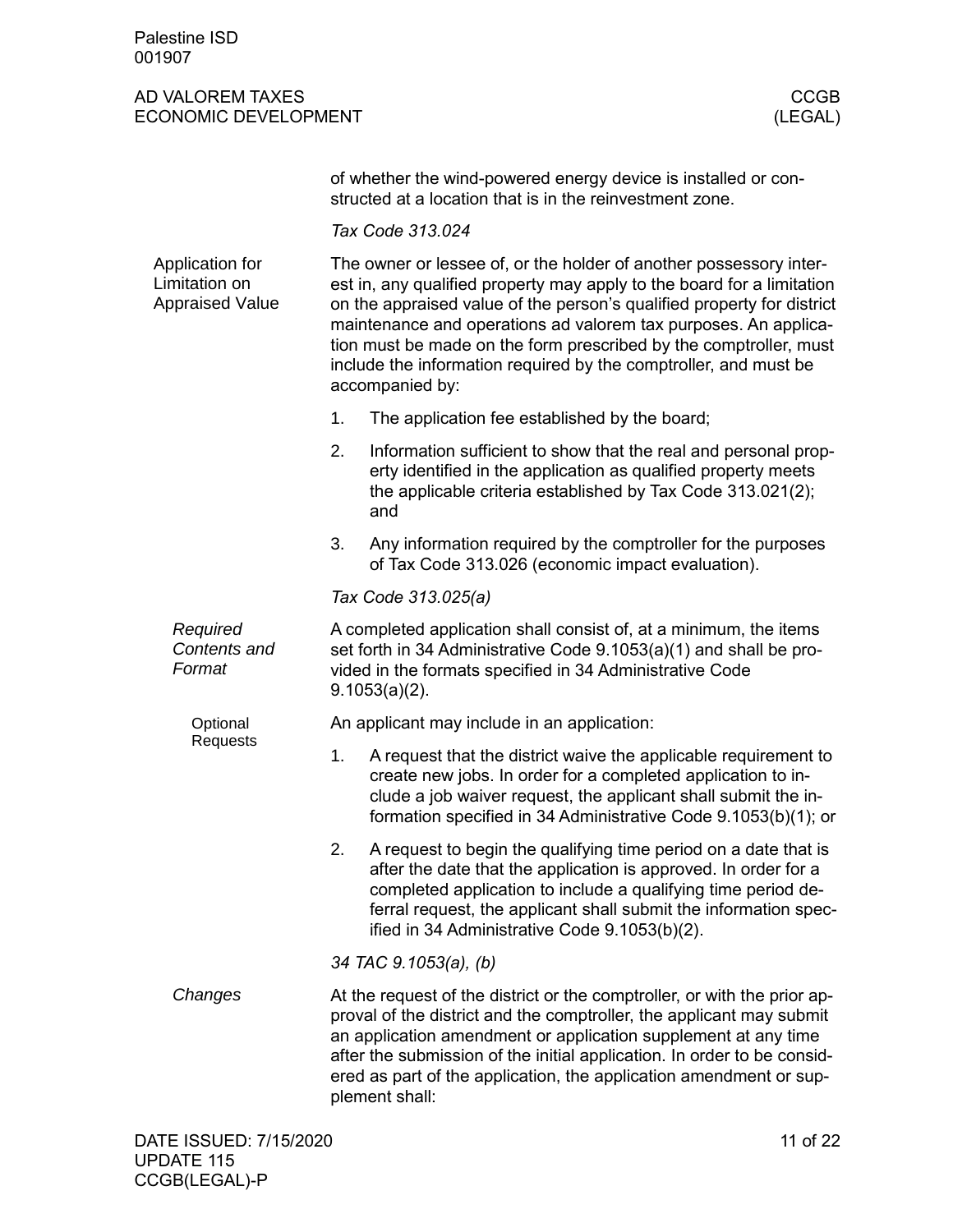<span id="page-11-0"></span>

|                                                | 1. | Be submitted in the same form or schedule and manner as<br>the information was initially submitted or should have been in-<br>itially submitted;                                                                                                                                                                                                                                                                                                                                                                                                                                                                                                                                                                                      |
|------------------------------------------------|----|---------------------------------------------------------------------------------------------------------------------------------------------------------------------------------------------------------------------------------------------------------------------------------------------------------------------------------------------------------------------------------------------------------------------------------------------------------------------------------------------------------------------------------------------------------------------------------------------------------------------------------------------------------------------------------------------------------------------------------------|
|                                                | 2. | Include a date for the submission and a sequential number<br>identifying the number of submissions made by the applicant;                                                                                                                                                                                                                                                                                                                                                                                                                                                                                                                                                                                                             |
|                                                | 3. | Have the signature of the authorized representative(s) by<br>which the applicant confirms and attests to the truth and accu-<br>racy of the information submitted in the application amend-<br>ment or supplement, as applicable, to the best knowledge and<br>belief of the applicant and its representative(s); and                                                                                                                                                                                                                                                                                                                                                                                                                 |
|                                                | 4. | Be submitted before the 120th day after the application was<br>accepted by the district or within another time period as pro-<br>vided in writing by the comptroller.                                                                                                                                                                                                                                                                                                                                                                                                                                                                                                                                                                 |
|                                                |    | 34 TAC 9.1053(c)                                                                                                                                                                                                                                                                                                                                                                                                                                                                                                                                                                                                                                                                                                                      |
|                                                |    | If a district receives an amended application or a supplemental ap-<br>plication from an applicant after the district has prepared or sent<br>written notice that the applicant has submitted a completed appli-<br>cation, the district shall either:                                                                                                                                                                                                                                                                                                                                                                                                                                                                                |
|                                                | 1. | Reject the amended application, supplemental application, or<br>application, in whole or in part, and discontinue consideration<br>of any submission by the applicant;                                                                                                                                                                                                                                                                                                                                                                                                                                                                                                                                                                |
|                                                | 2. | With the written concurrence of the comptroller, consider the<br>completed application, as amended or supplemented, before<br>the 151st day from the application review start date; or                                                                                                                                                                                                                                                                                                                                                                                                                                                                                                                                                |
|                                                | 3. | Review the documents submitted by the applicant, issue an<br>amended written notice of a completed application, and pre-<br>sent the amended application to the board in the manner and<br>time period authorized by 34 Administrative Code<br>$9.1054(c)(5)$ .                                                                                                                                                                                                                                                                                                                                                                                                                                                                       |
|                                                |    | 34 TAC 9.1054(e) [See Acting on Completed Application, below]                                                                                                                                                                                                                                                                                                                                                                                                                                                                                                                                                                                                                                                                         |
| Confidential<br><b>Business</b><br>Information |    | Information provided to a district in connection with an application<br>for a limitation on appraised value that describes the specific pro-<br>cesses or business activities to be conducted or the specific tangi-<br>ble personal property to be located on real property covered by the<br>application shall be segregated in the application from other infor-<br>mation in the application and is confidential and not subject to pub-<br>lic disclosure unless the board approves the application. Other in-<br>formation in the custody of a district or the comptroller in<br>connection with the application, including information related to the<br>economic impact of a project or the essential elements of eligibility |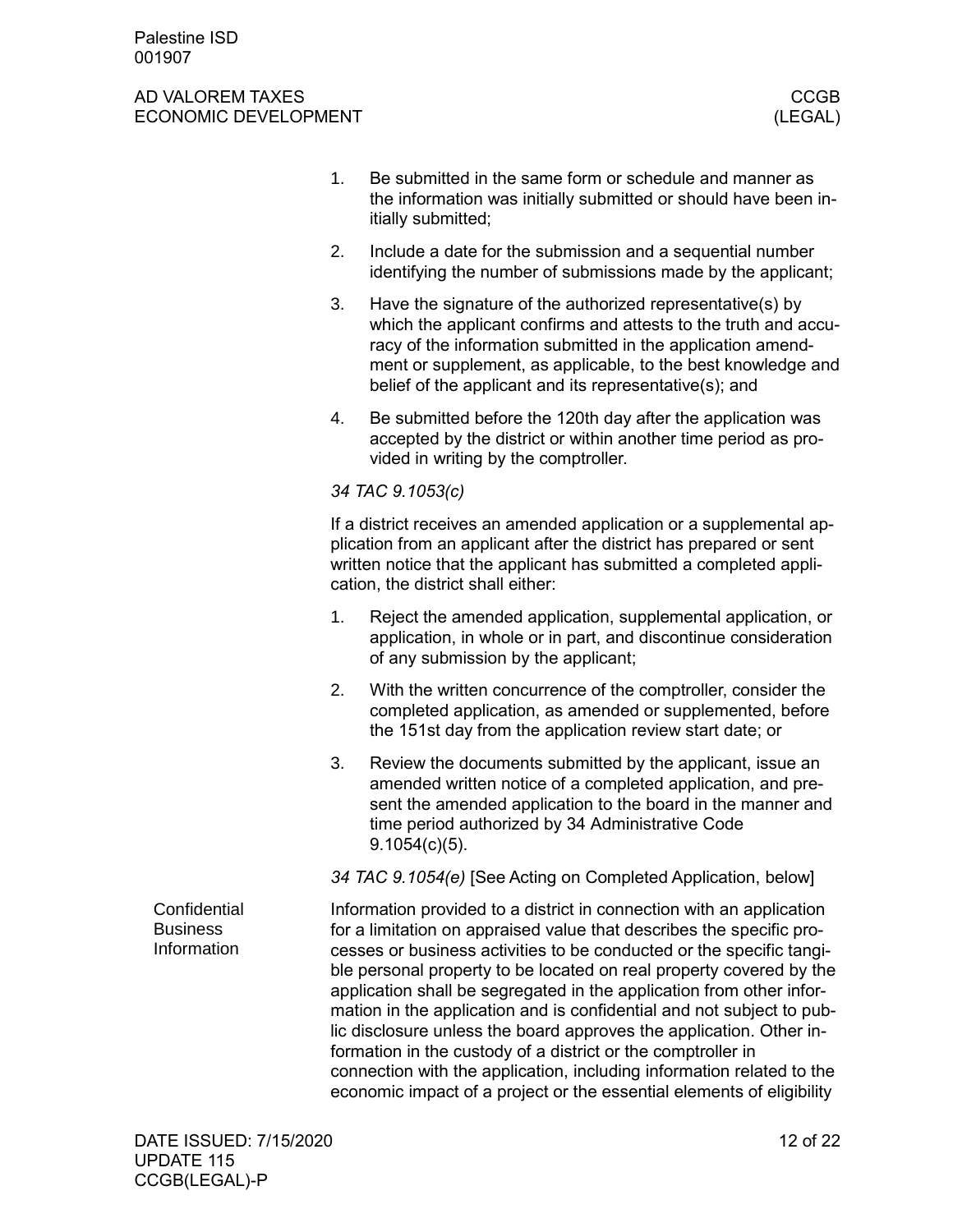<span id="page-12-0"></span>

|                                       | under Tax Code Chapter 313, such as the nature and amount of<br>the projected investment, employment, wages, and benefits, may<br>not be considered confidential business information if the board<br>agrees to consider the application. Information in the custody of a<br>district or the comptroller if the board approves the application is<br>not confidential under this provision. Tax Code 313.028; 34 TAC<br>9.1055(a)(1)–(4) |                  |                                                                                                                                                                                                                        |  |
|---------------------------------------|------------------------------------------------------------------------------------------------------------------------------------------------------------------------------------------------------------------------------------------------------------------------------------------------------------------------------------------------------------------------------------------------------------------------------------------|------------------|------------------------------------------------------------------------------------------------------------------------------------------------------------------------------------------------------------------------|--|
|                                       | At the time that the applicant submits its application, application<br>amendment, or application supplement, the applicant may request<br>that all or parts of such document not be posted on the internet and<br>not otherwise be publicly released. In order to make such request,<br>the applicant shall:                                                                                                                             |                  |                                                                                                                                                                                                                        |  |
|                                       | 1.                                                                                                                                                                                                                                                                                                                                                                                                                                       |                  | Submit a written request that:                                                                                                                                                                                         |  |
|                                       |                                                                                                                                                                                                                                                                                                                                                                                                                                          | a.               | Specifically lists each document or portion of document<br>and each entry in any form prescribed by the comptroller<br>that the applicant contends is confidential; and                                                |  |
|                                       |                                                                                                                                                                                                                                                                                                                                                                                                                                          | b.               | Identifies specific detailed reasons stating why the appli-<br>cant believes each item listed should be considered con-<br>fidential and identifies any relevant legal authority in sup-<br>port of the request;       |  |
|                                       | 2.                                                                                                                                                                                                                                                                                                                                                                                                                                       |                  | Segregate the documents which are subject to the request<br>from the other documents submitted with the application, ap-<br>plication amendment, or application supplement that are not<br>subject to the request; and |  |
|                                       | 3.                                                                                                                                                                                                                                                                                                                                                                                                                                       |                  | Adequately designate the documents subject to the request<br>as "confidential."                                                                                                                                        |  |
|                                       |                                                                                                                                                                                                                                                                                                                                                                                                                                          | 34 TAC 9.1053(e) |                                                                                                                                                                                                                        |  |
| Action on<br>Application              | Within seven days of receipt of each document, the district shall<br>submit to the comptroller a copy of the application and the pro-                                                                                                                                                                                                                                                                                                    |                  |                                                                                                                                                                                                                        |  |
| <b>Initial Review</b>                 | posed agreement between the applicant and the district. If the ap-<br>plicant submits an economic analysis of the proposed project, the<br>district shall submit a copy of the analysis to the comptroller. In ad-<br>dition, the district shall submit to the comptroller any subsequent<br>revision of or amendment to any of those documents within seven<br>days of receipt. Tax Code 313.025(a-1); 34 TAC 9.1054(b)                 |                  |                                                                                                                                                                                                                        |  |
| Acting on<br>Completed<br>Application | If the board by official action elects to consider an application and<br>determines that the application received is a completed application,<br>the district shall:                                                                                                                                                                                                                                                                     |                  |                                                                                                                                                                                                                        |  |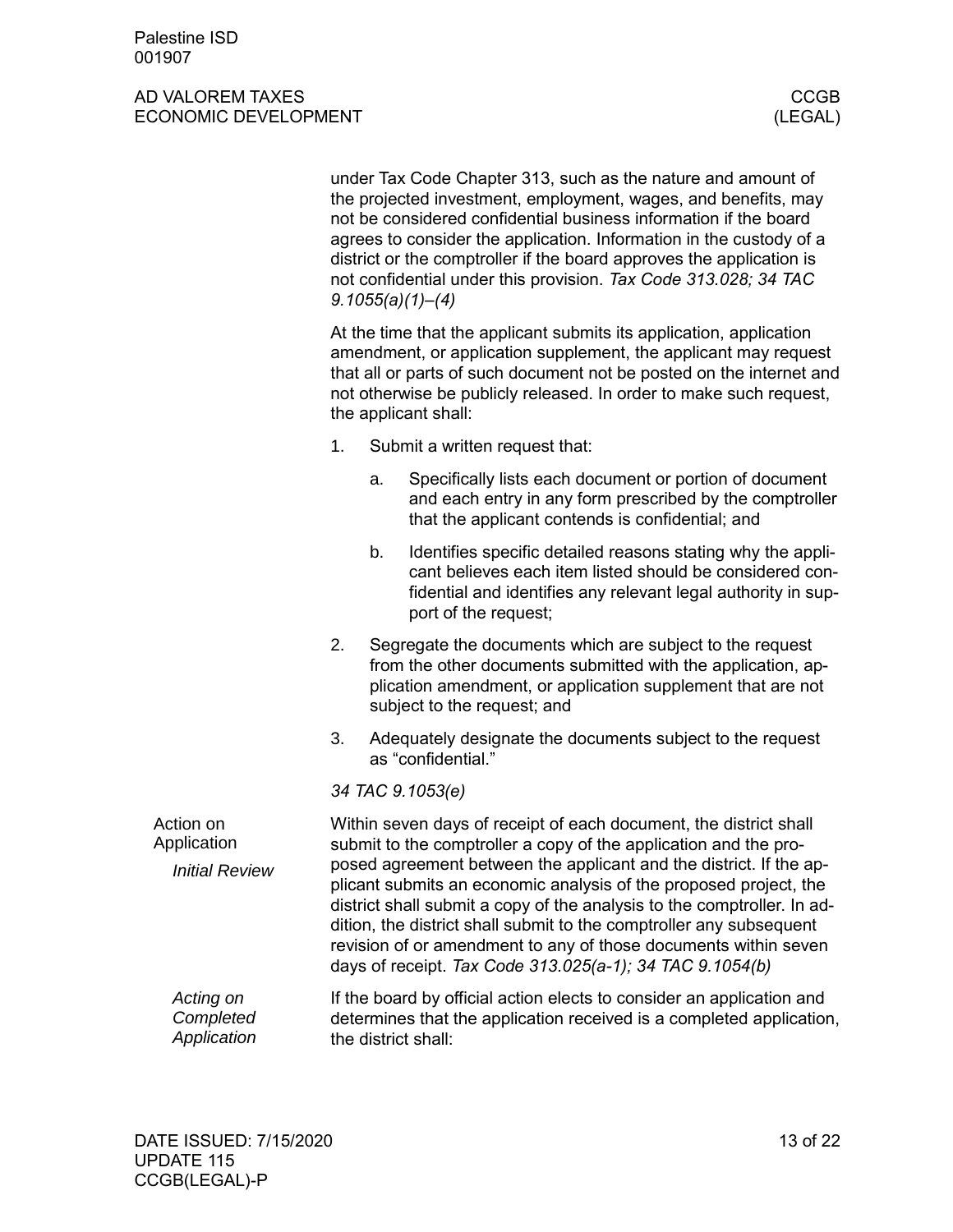- 1. Provide written notice to the applicant and to the comptroller, with a copy to the appraisal district, that the district has received and will be considering a completed application. The notice shall include:
	- a. The date on which the application was received;
	- b. The date on which the board elected to consider the application; and
	- c. The date on which the district determined that applicant has submitted a completed application;
- 2. At the time the district provides notice of a completed application, deliver to the comptroller:
	- a. A copy of the completed application including all material required by 34 Administrative Code 9.1053(a), and if applicable (b), (Entity Requesting Agreement to Limit Appraised Value); and
	- b. A request to the comptroller to provide an economic impact evaluation;
- 3. If the district maintains a generally accessible internet web site, provide a clear and conspicuous link on its web site to the internet web site maintained by the comptroller where substantive documents for the value limitation application for such district are posted;
- 4. On request of the comptroller, provide such written documents containing information requested by the comptroller as necessary for the consideration of a limitation on appraised value pursuant to Tax Code Chapter 313 within 20 days of the date of the request.

*34 TAC 9.1054(c)(1)–(4)*

The board is not required to consider an application for a limitation on appraised value. If the board elects to consider an application, the board shall deliver a copy of the application to the comptroller and request that the comptroller conduct an economic impact evaluation of the proposed investment. The comptroller shall conduct or contract with a third person to conduct the economic impact evaluation, which shall be completed and provided to the board, along with the comptroller's certificate or written explanation of the decision not to issue a certificate, as soon as practicable but not later than the 90th day after the date the comptroller receives the application. The board shall provide to the comptroller or to a third *Economic Impact Evaluation and Certification*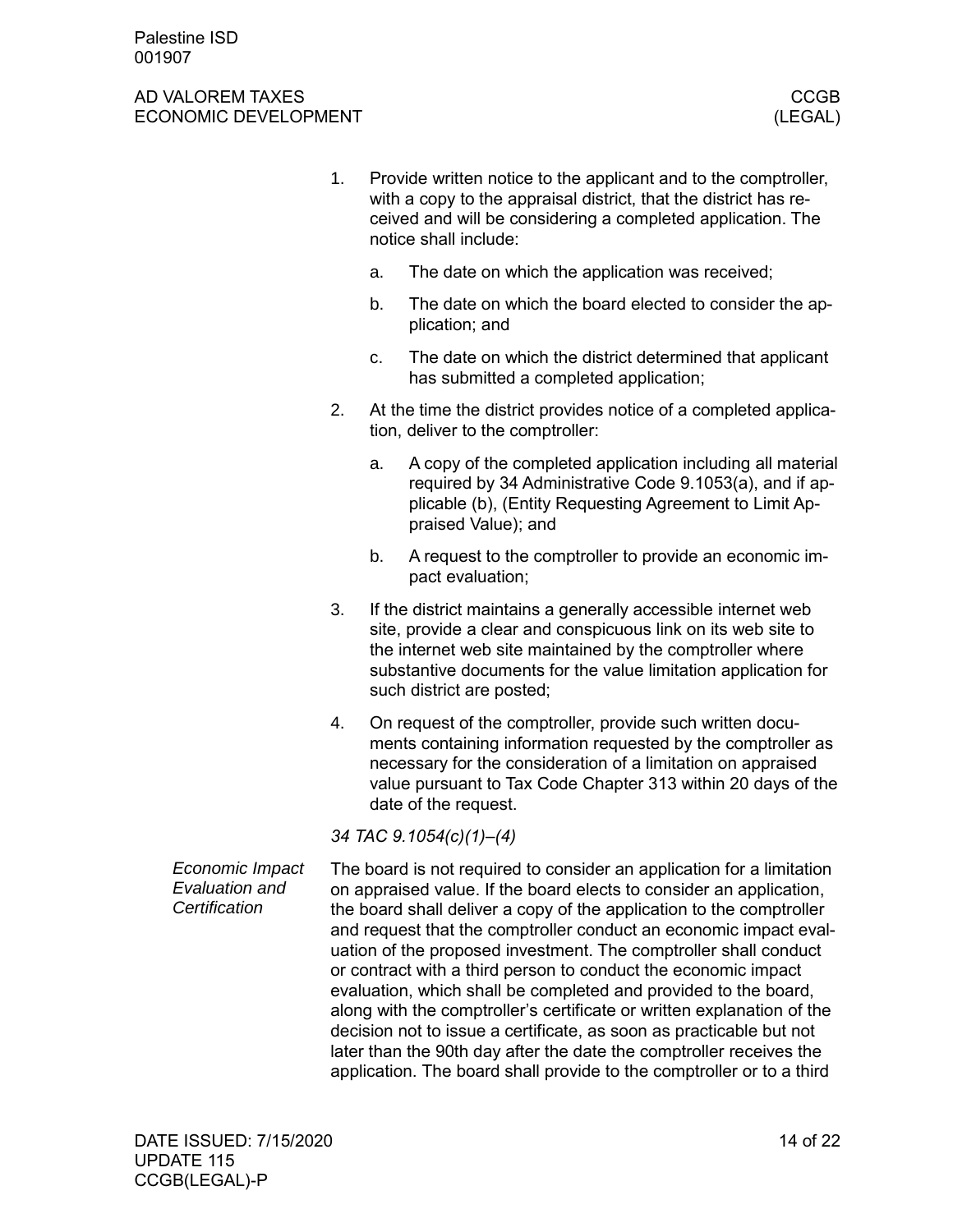<span id="page-14-0"></span>

|                                                 | person contracted by the comptroller to conduct the economic im-<br>pact evaluation any requested information. The board shall provide<br>a copy of the economic impact evaluation to the applicant on re-<br>quest. Tax Code 313.025(b); 34 TAC 9.1055(d)                                                                                                                                                                                                                                                                                                                                                                                                                                                                                                                                             |
|-------------------------------------------------|--------------------------------------------------------------------------------------------------------------------------------------------------------------------------------------------------------------------------------------------------------------------------------------------------------------------------------------------------------------------------------------------------------------------------------------------------------------------------------------------------------------------------------------------------------------------------------------------------------------------------------------------------------------------------------------------------------------------------------------------------------------------------------------------------------|
|                                                 | Supplemental application information, amended application infor-<br>mation, and additional information requested by the comptroller<br>shall be promptly forwarded to the comptroller within 20 days of the<br>date of the request. On request of the district or applicant, the<br>comptroller may extend the deadline for providing additional infor-<br>mation for a period of not more than ten working days. 34 TAC<br>9.1055(b)(1)(A)–(B)                                                                                                                                                                                                                                                                                                                                                        |
|                                                 | After receiving a copy of the application, the comptroller shall de-<br>termine whether the property meets the requirements for eligibility<br>for a limitation on appraised value. The comptroller shall notify the<br>board of the comptroller's determination and provide the applicant<br>an opportunity for a hearing before the determination becomes fi-<br>nal. If the comptroller's determination becomes final, the comptrol-<br>ler is not required to provide an economic impact evaluation of the<br>application or to submit a certificate for a limitation on appraised<br>value of the property or a written explanation of the decision not to<br>issue a certificate, and the board may not grant the application. Tax<br>Code 313.025(h), (i); 34 TAC 9.1055(b)(3), (c), (d), .1056 |
| Effect on<br>Instructional<br><b>Facilities</b> | The comptroller shall promptly deliver a copy of the application to<br>the Texas Education Agency (TEA). TEA shall determine the effect<br>that the applicant's proposal will have on the number or size of the<br>district's instructional facilities and submit a written report contain-<br>ing TEA's determination to the district. The board shall provide any<br>requested information to TEA. Not later than the 45th day after the<br>date TEA receives the application, TEA shall make the required de-<br>termination and submit the written report to the board. Tax Code<br>$313.025(b-1)$                                                                                                                                                                                                 |
| Fees                                            | The board by official action shall establish reasonable nonrefunda-<br>ble application fees to be paid by property owners who apply to the<br>district for a limitation on the appraised value of the person's prop-<br>erty. The amount of an application fee must be reasonable and<br>may not exceed the estimated cost to the district of processing and<br>acting on an application, including any cost to the district associ-<br>ated with the required economic impact evaluation. Tax Code<br>313.031(b); 34 TAC 9.1054(a)                                                                                                                                                                                                                                                                    |
|                                                 | The total fee shall be paid at the time the application is submitted<br>to the district. Any fees not accompanying the original application<br>shall be considered supplemental payments. 34 TAC 9.1054(a)                                                                                                                                                                                                                                                                                                                                                                                                                                                                                                                                                                                             |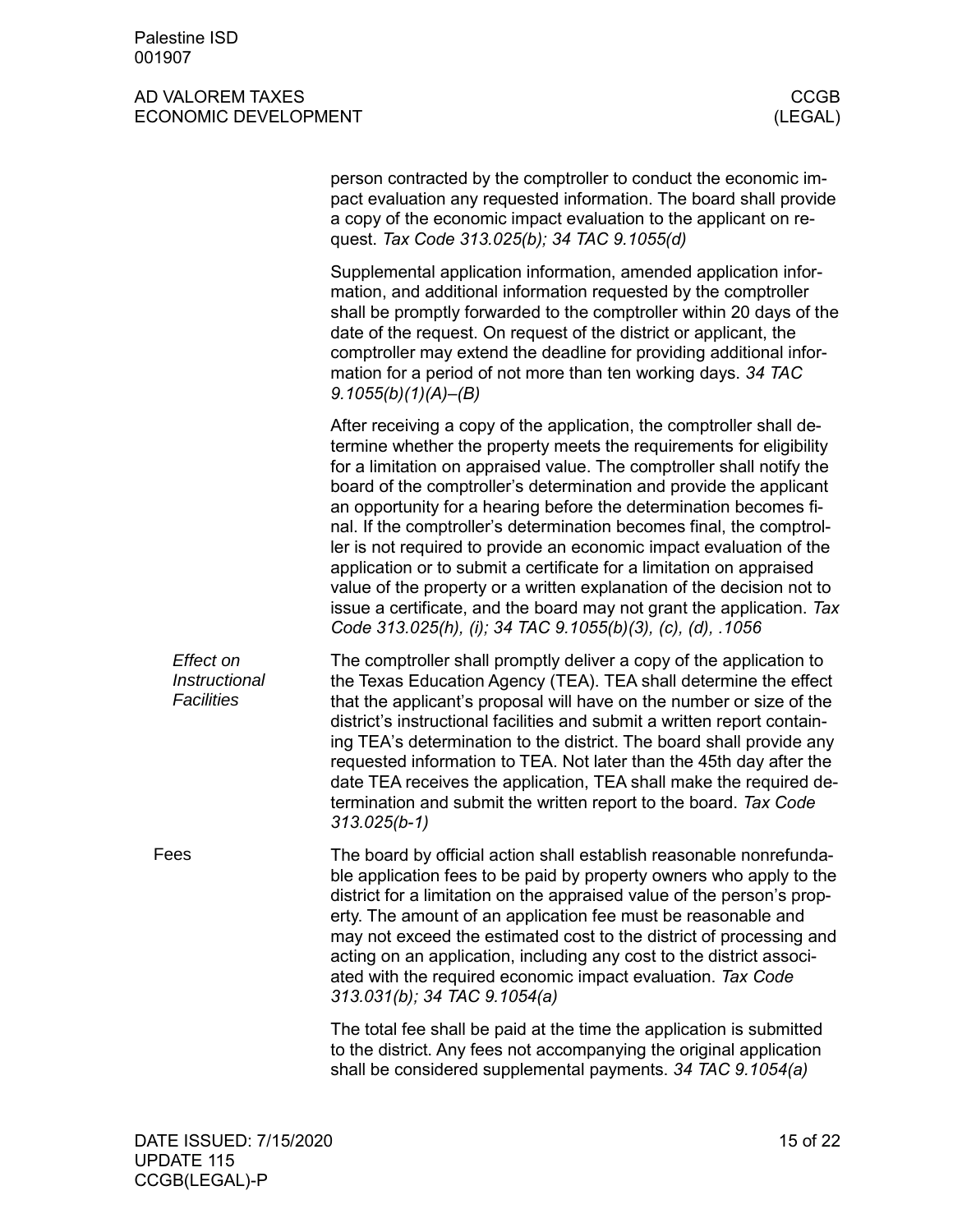<span id="page-15-0"></span>

| Palestine ISD<br>001907                         |                                                                                                                                                                                                                                                                                                                                                                                                                                                                                                                                                                                                                                                                                                                                      |                                                                                                                                       |  |  |  |
|-------------------------------------------------|--------------------------------------------------------------------------------------------------------------------------------------------------------------------------------------------------------------------------------------------------------------------------------------------------------------------------------------------------------------------------------------------------------------------------------------------------------------------------------------------------------------------------------------------------------------------------------------------------------------------------------------------------------------------------------------------------------------------------------------|---------------------------------------------------------------------------------------------------------------------------------------|--|--|--|
| AD VALOREM TAXES<br><b>ECONOMIC DEVELOPMENT</b> |                                                                                                                                                                                                                                                                                                                                                                                                                                                                                                                                                                                                                                                                                                                                      | <b>CCGB</b><br>(LEGAL)                                                                                                                |  |  |  |
|                                                 | 313.025(b)                                                                                                                                                                                                                                                                                                                                                                                                                                                                                                                                                                                                                                                                                                                           | The comptroller may charge the applicant a fee sufficient to cover<br>the costs of providing the economic impact evaluation. Tax Code |  |  |  |
| Supplemental<br>Payments                        | A person and the district may not enter into an agreement under<br>which the person agrees to provide supplemental payments to a<br>district or any other entity on behalf of a district in an amount that<br>exceeds an amount equal to the greater of \$100 per student per<br>year in average daily attendance or \$50,000 per year, or for a pe-<br>riod that exceeds the period beginning with the qualifying time pe-<br>riod and ending December 31 of the third tax year after the date<br>the person's eligibility for a limitation under Tax Code Chapter 313<br>expires. This limit does not apply to amounts described below at<br>item 4 at Contents, Required and item 1 at Contents, Optional. Tax<br>Code 313.027(i) |                                                                                                                                       |  |  |  |
| Approval                                        | The board shall approve or disapprove an application not later than<br>the 150th day after the date the application is filed, unless the eco-<br>nomic impact evaluation has not been received or an extension is<br>agreed to by the board and the applicant. Tax Code 313.025(b)                                                                                                                                                                                                                                                                                                                                                                                                                                                   |                                                                                                                                       |  |  |  |
|                                                 |                                                                                                                                                                                                                                                                                                                                                                                                                                                                                                                                                                                                                                                                                                                                      | The board may extend the time period to approve a completed ap-<br>plication required only if:                                        |  |  |  |
|                                                 | 1.                                                                                                                                                                                                                                                                                                                                                                                                                                                                                                                                                                                                                                                                                                                                   | Either:                                                                                                                               |  |  |  |
|                                                 | a.                                                                                                                                                                                                                                                                                                                                                                                                                                                                                                                                                                                                                                                                                                                                   | An economic impact analysis has not been submitted to<br>the district by the comptroller; or                                          |  |  |  |
|                                                 | b.                                                                                                                                                                                                                                                                                                                                                                                                                                                                                                                                                                                                                                                                                                                                   | By agreement with the applicant; and                                                                                                  |  |  |  |
|                                                 | 2.                                                                                                                                                                                                                                                                                                                                                                                                                                                                                                                                                                                                                                                                                                                                   | Notice of the extension is provided to the comptroller within<br>seven days of the decision to provide the extension.                 |  |  |  |
|                                                 | 34 TAC 9.1054(d)                                                                                                                                                                                                                                                                                                                                                                                                                                                                                                                                                                                                                                                                                                                     |                                                                                                                                       |  |  |  |
|                                                 | Before approving or disapproving an application that the board<br>elects to consider, the board must make a written finding as to any<br>criteria considered by the comptroller in conducting the economic<br>impact evaluation under Tax Code 313.026. The board shall deliver<br>a copy of those findings to the applicant.                                                                                                                                                                                                                                                                                                                                                                                                        |                                                                                                                                       |  |  |  |
|                                                 | The board may approve an application only if the board finds that<br>the information in the application is true and correct, finds that the<br>applicant is eligible for the limitation on the appraised value of the<br>person's qualified property, and determines that granting the appli-<br>cation is in the best interest of the district and this state.                                                                                                                                                                                                                                                                                                                                                                      |                                                                                                                                       |  |  |  |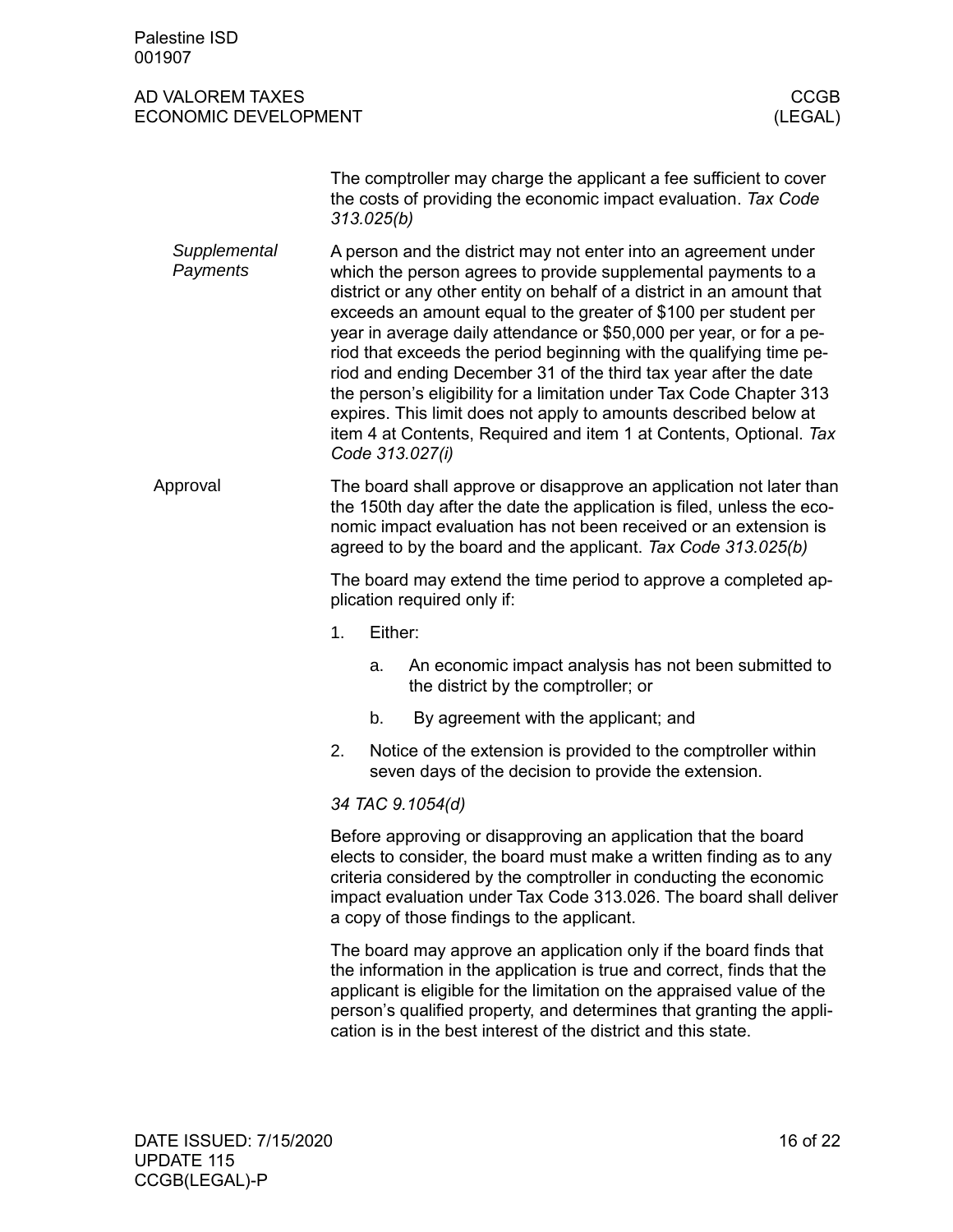The board may not approve an application unless the comptroller submits to the board a certificate for a limitation on appraised value of the property.

*Tax Code 313.025(d-1), (e), (f)*

When presented a completed application for which the comptroller has submitted a certificate for a limitation, the board shall either:

- 1. By majority vote adopt a written resolution approving the application which shall include:
	- a. Written findings:
		- (1) As to each criterion listed in 34 Administrative Code 9.1055(d)(3)(B)–(D) (Comptroller Application Review and Agreement to Limit Appraised Value);
		- (2) As to the criteria required by Tax Code 313.025(f-1) (waiver of new jobs creation requirement) if applicable;
		- (3) That the information in the application is true and correct; and
		- (4) That the applicant is eligible for the limitation on the appraised value of the entity's qualified property;
	- b. A determination that granting the application is in the best interest of the district and this state; and
	- c. Designate and direct a representative of the board to execute the agreement for property tax limitation presented by the approved applicant that complies with 34 Administrative Code Chapter 9, Subchapter F and Tax Code Chapter 313;
- 2. By majority vote disapprove the application; or
- 3. Take no official action and the application shall be considered disapproved on the 151st day after the application review start date.

*34 TAC 9.1054(c)(5), (f)*

In determining whether to approve an application, the board is entitled to request and receive assistance from the comptroller, the Texas Economic Development and Tourism Office, the Texas Workforce Investment Council, and the Texas Workforce Commission. The Texas Economic Development and Tourism Office or its successor may recommend that a district approve an application under Tax Code Chapter 313. In determining whether to approve an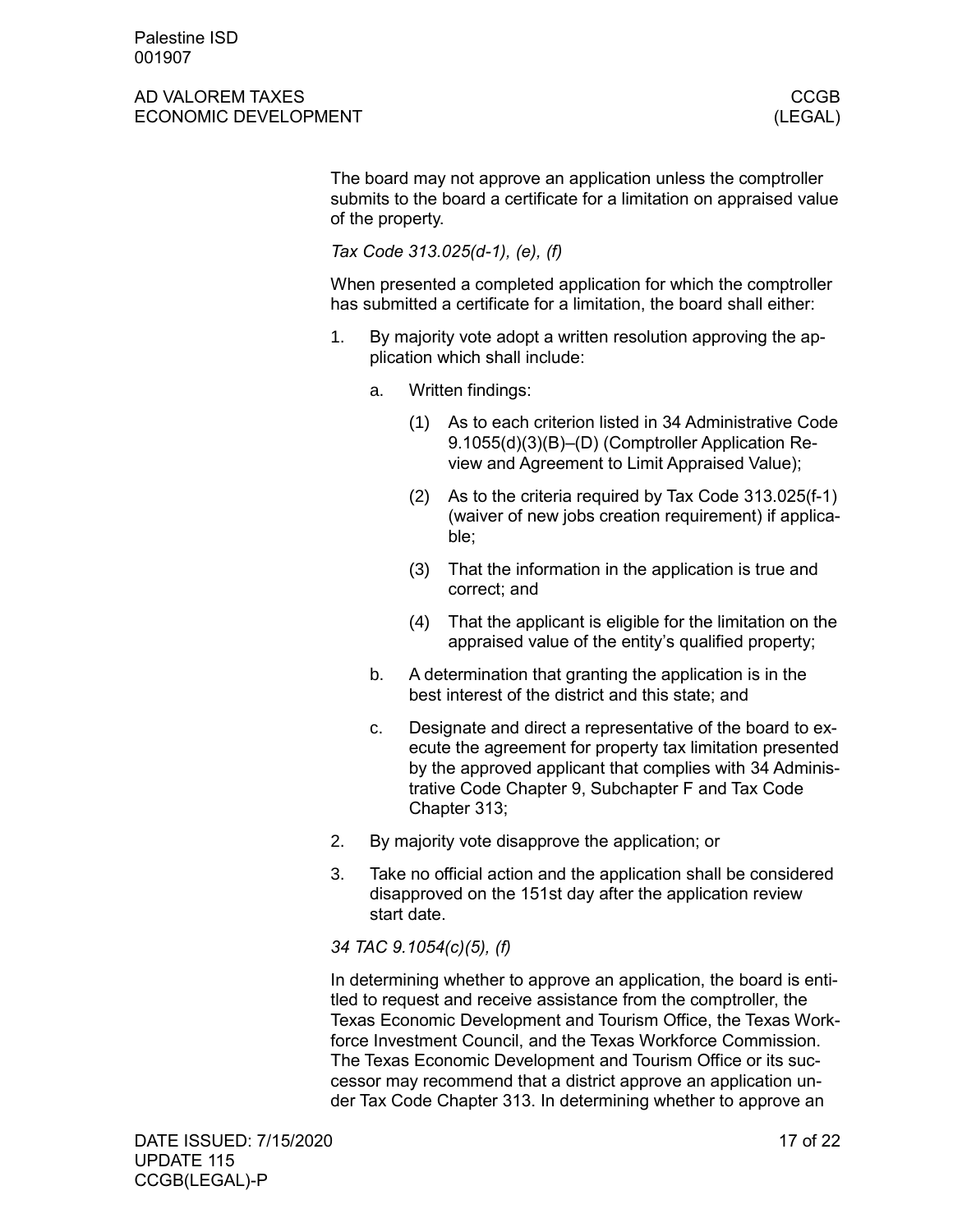Palestine ISD 001907

### AD VALOREM TAXES CCGB ECONOMIC DEVELOPMENT

<span id="page-17-0"></span>

|                              | application, the board shall consider any recommendation made by<br>the Texas Economic Development and Tourism Office or its suc-<br>cessor. Tax Code 313.025(c), (g) |                                                                                                                                                                                                                                                                                                                                                                                                                                                                                                                                          |  |  |
|------------------------------|-----------------------------------------------------------------------------------------------------------------------------------------------------------------------|------------------------------------------------------------------------------------------------------------------------------------------------------------------------------------------------------------------------------------------------------------------------------------------------------------------------------------------------------------------------------------------------------------------------------------------------------------------------------------------------------------------------------------------|--|--|
| <b>Continued Eligibility</b> |                                                                                                                                                                       | In order to obtain and continue to receive a limitation on appraised<br>value pursuant to Tax Code Chapter 313, an applicant shall:                                                                                                                                                                                                                                                                                                                                                                                                      |  |  |
|                              | 1.                                                                                                                                                                    | Have a completed application approved by the board in com-<br>pliance with 34 Administrative Code 9.1054(f) (School District<br>Application Review and Agreement to Limit Appraised Value);                                                                                                                                                                                                                                                                                                                                              |  |  |
|                              | 2.                                                                                                                                                                    | At least 30 days prior to the meeting at which the board is<br>scheduled to consider the application, provide to the district<br>and the comptroller a Texas Economic Development Act<br>Agreement, as specified in 34 Administrative Code<br>9.1052(a)(6), with terms acceptable to the applicant;                                                                                                                                                                                                                                      |  |  |
|                              | 3.                                                                                                                                                                    | If the applicant includes a combined group or members of the<br>combined group, have the agreement executed by the author-<br>ized representative of each member of the combined group<br>that owns a direct interest in property subject to the proposed<br>agreement by which such members are jointly and severally<br>liable for the performance of the stipulations, provisions,<br>terms, and conditions of the agreement;                                                                                                         |  |  |
|                              | 4.                                                                                                                                                                    | Comply with all stipulations, provisions, terms, and conditions<br>of the agreement for a limitation on appraised value executed<br>with the district, 34 Administrative Code Chapter 9, Subchap-<br>ter F, and Tax Code Chapter 313;                                                                                                                                                                                                                                                                                                    |  |  |
|                              | 5.                                                                                                                                                                    | Be and remain in good standing under the laws of this state<br>and maintain legal status as an entity;                                                                                                                                                                                                                                                                                                                                                                                                                                   |  |  |
|                              | 6.                                                                                                                                                                    | Owe no delinguent taxes to the state;                                                                                                                                                                                                                                                                                                                                                                                                                                                                                                    |  |  |
|                              | 7.                                                                                                                                                                    | Maintain eligibility for limitation on appraised value pursuant<br>to Tax Code Chapter 313;                                                                                                                                                                                                                                                                                                                                                                                                                                              |  |  |
|                              | 8.                                                                                                                                                                    | Provide to the district, the comptroller, and the appraisal dis-<br>trict any change to information provided in the application, in-<br>cluding but not limited to changes of the authorized repre-<br>sentative(s); changes to the location and contact information<br>for the approved applicant including all members of the com-<br>bined group participating in the limitation agreement; and cop-<br>ies of any valid assignments of the agreement and contact in-<br>formation for authorized representative(s) of any assignees; |  |  |

9. Within 30 days after filing a completed application with the district, provide the comptroller with estimates of the gross tax

and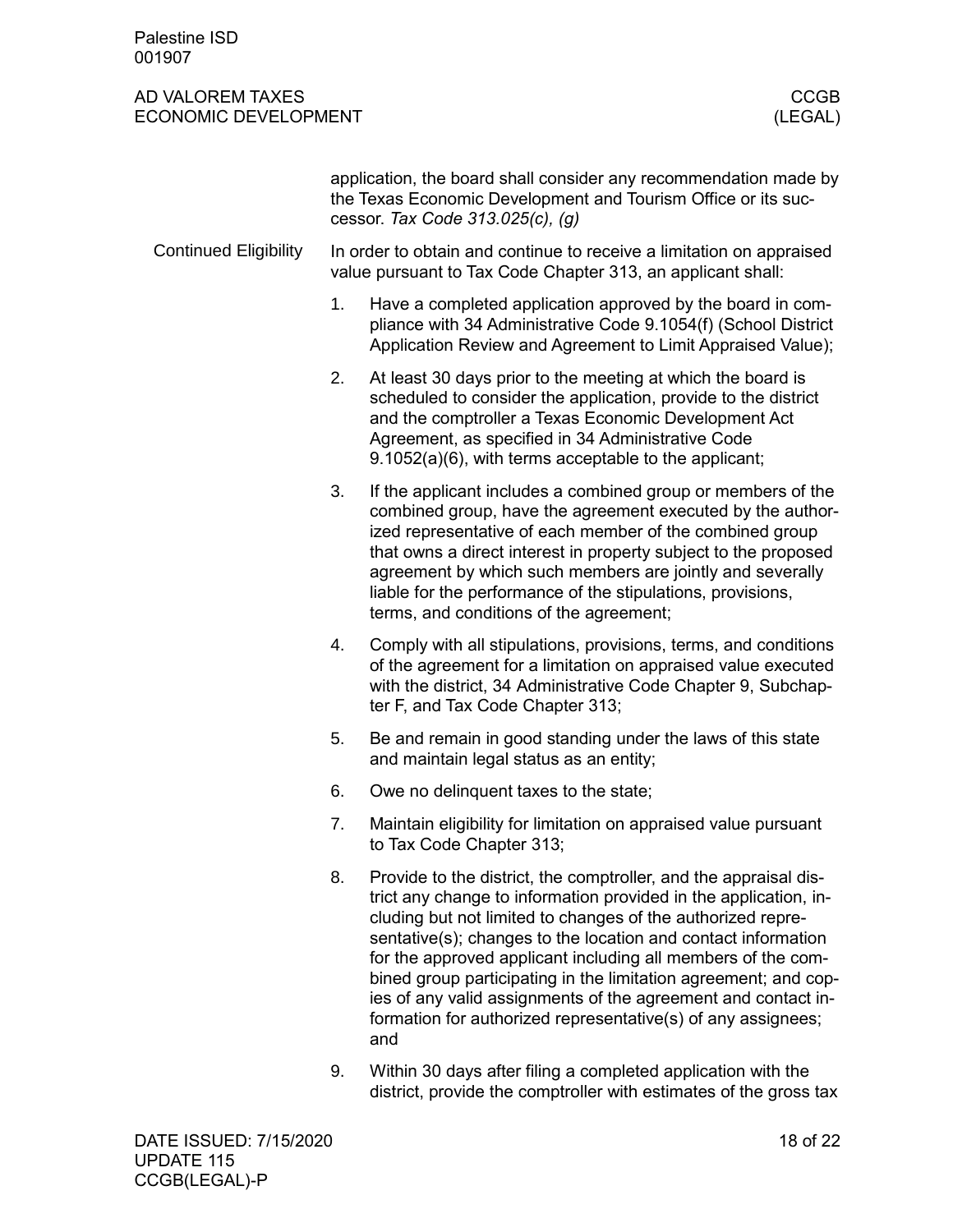<span id="page-18-0"></span>

|                                         | benefit resulting from the requested limitation on appraised<br>value for school district maintenance and operations ad val-<br>orem tax and future revenues from the qualified property.                                                                                                                                                                                                                                                                  |  |  |
|-----------------------------------------|------------------------------------------------------------------------------------------------------------------------------------------------------------------------------------------------------------------------------------------------------------------------------------------------------------------------------------------------------------------------------------------------------------------------------------------------------------|--|--|
|                                         | 34 TAC 9.1053(f)                                                                                                                                                                                                                                                                                                                                                                                                                                           |  |  |
| Agreement                               | No later than 20 business days after receiving an agreement for<br>limitation on appraised value acceptable to an applicant, the comp-<br>troller:                                                                                                                                                                                                                                                                                                         |  |  |
|                                         | 1.<br>Shall review the agreement for compliance with Tax Code<br>Chapter 313 and the applicable rules (34 Administrative Code<br>9.1051-.1060), and consistency with the application submit-<br>ted to the comptroller and as amended or supplemented;                                                                                                                                                                                                     |  |  |
|                                         | May amend or withdraw the comptroller certificate for a limita-<br>2.<br>tion if the comptroller determines that the agreement as sub-<br>mitted by the applicant does not comply with Tax Code Chap-<br>ter 313 or the applicable rules or that the agreement contains<br>provisions that are not consistent with or represents infor-<br>mation significantly different from that presented in the appli-<br>cation as submitted to the comptroller; and |  |  |
|                                         | 3.<br>Provide written notification to the district of the actions taken.                                                                                                                                                                                                                                                                                                                                                                                   |  |  |
|                                         | 34 TAC 9.1055(e)                                                                                                                                                                                                                                                                                                                                                                                                                                           |  |  |
|                                         | The board and the property owner shall enter into a written agree-<br>ment for the implementation of the limitation on appraised value on<br>the owner's qualified property. Tax Code 313.027(d); 34 TAC<br>$9.1054(g)$ , .1060                                                                                                                                                                                                                            |  |  |
| Limitation on<br><b>Appraised Value</b> | If the person's application is approved by the board, the appraised<br>value for district maintenance and operations ad valorem tax pur-<br>poses of the person's qualified property as described in the agree-<br>ment between the person and the district may not exceed the<br>lesser of:                                                                                                                                                               |  |  |
|                                         | The market value of the property; or<br>1.                                                                                                                                                                                                                                                                                                                                                                                                                 |  |  |
|                                         | Subject to the minimum limitation amount below, the amount<br>2.<br>agreed to by the board.                                                                                                                                                                                                                                                                                                                                                                |  |  |
| Minimum<br>Limitation                   | The amount agreed to by the board must be an amount in accord-<br>ance with Tax Code 313.027(b), according to the category to which<br>the district belongs. [See School District Categories, above] A dis-<br>trict, regardless of category, may agree to a greater amount.                                                                                                                                                                               |  |  |
|                                         | Tax Code 313.027(a), (b), (c)                                                                                                                                                                                                                                                                                                                                                                                                                              |  |  |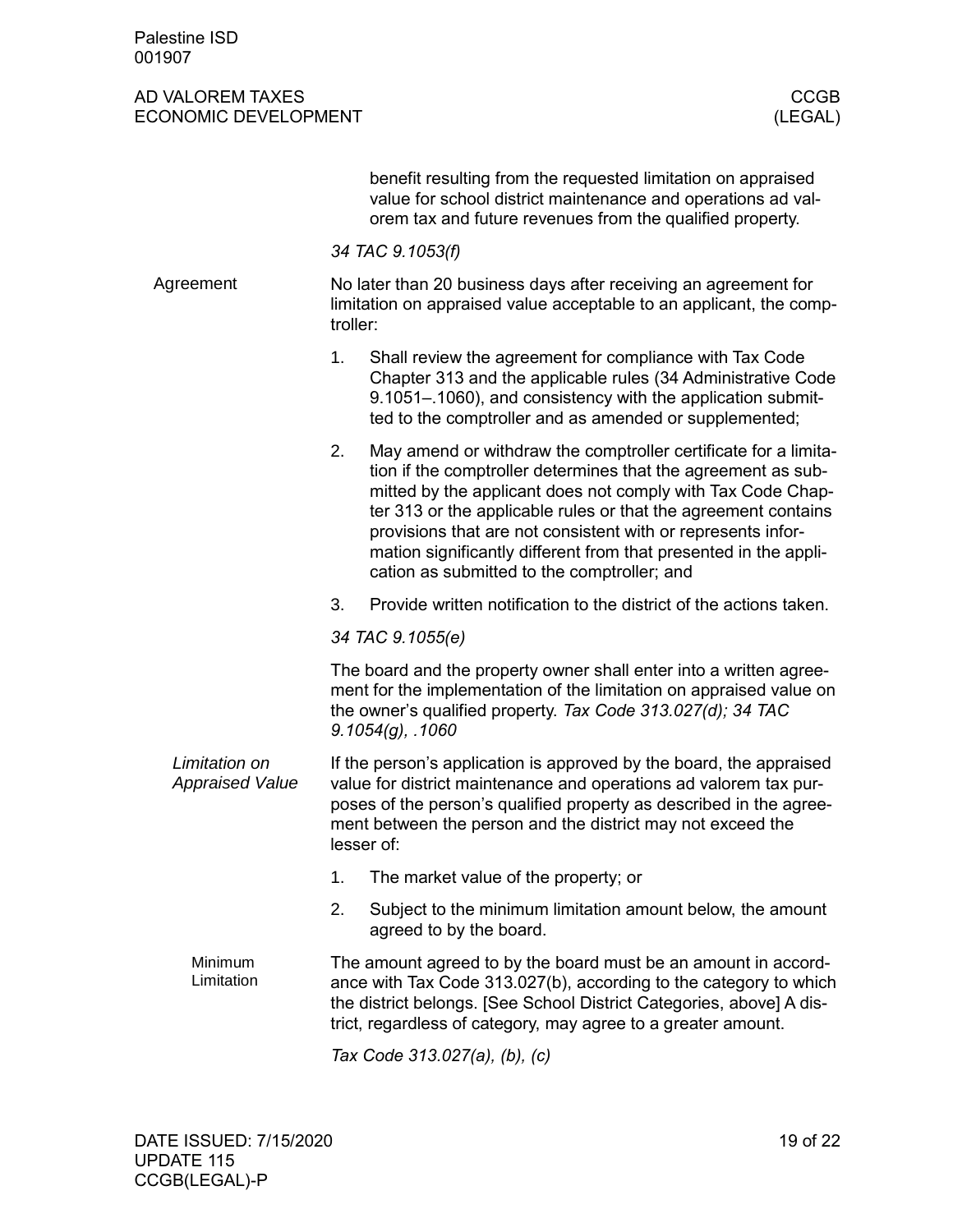|          |                    | For a district to which Tax Code Chapter 313, Subchapter C ap-<br>plies, the amount agreed to by the board must be an amount in ac-<br>cordance with Tax Code 313.054, according to the category to<br>which the district belongs. [See School District Categories, above]<br>A district, regardless of category, may agree to a greater amount.<br>Tax Code 313.054                                             |  |  |  |
|----------|--------------------|------------------------------------------------------------------------------------------------------------------------------------------------------------------------------------------------------------------------------------------------------------------------------------------------------------------------------------------------------------------------------------------------------------------|--|--|--|
| Contents |                    | The agreement must:                                                                                                                                                                                                                                                                                                                                                                                              |  |  |  |
| Required | 1.                 | Provide that the limitation applies for a period of ten years;                                                                                                                                                                                                                                                                                                                                                   |  |  |  |
|          | 2.                 | Specify the beginning date of the limitation, which must be<br>January 1 of the first tax year that begins after the application<br>date, the qualifying time period, or the date commercial oper-<br>ations begin at the site of the project;                                                                                                                                                                   |  |  |  |
|          | 3.                 | Describe with specificity the qualified investment that the per-<br>son will make on or in connection with the person's qualified<br>property that is subject to the limitation; other property of the<br>person that is not specifically described in the agreement is<br>not subject to the limitation unless the board, by official action,<br>provides that the other property is subject to the limitation; |  |  |  |
| 4.       |                    | Incorporate each relevant provision of Tax Code Chapter 313,<br>Subchapter B, and, to the extent necessary, include provi-<br>sions for the protection of future district revenues through the<br>adjustment of the minimum valuations, the payment of reve-<br>nue offsets, and other mechanisms agreed to by the property<br>owner and the district;                                                           |  |  |  |
|          | 5.                 | Require the property owner to maintain a viable presence in<br>the district for at least five years after the date the limitation<br>on appraised value of the owner's property expires;                                                                                                                                                                                                                         |  |  |  |
|          | 6.                 | Provide for the termination of the agreement, the recapture of<br>ad valorem tax revenue lost as a result of the agreement if the<br>owner of the property fails to comply with the terms of the<br>agreement, and payment of a penalty or interest, or both, on<br>that recaptured ad valorem tax revenue;                                                                                                      |  |  |  |
|          | 7.                 | Specify the ad valorem tax years covered by the agreement;                                                                                                                                                                                                                                                                                                                                                       |  |  |  |
|          | 8.                 | Be in a form approved by the comptroller; and                                                                                                                                                                                                                                                                                                                                                                    |  |  |  |
|          | 9.                 | Disclose any consideration promised in conjunction with the<br>application and the limitation.                                                                                                                                                                                                                                                                                                                   |  |  |  |
|          |                    | Tax Code 313.027(a-1), (e), (f), (j)                                                                                                                                                                                                                                                                                                                                                                             |  |  |  |
| Optional | The agreement may: |                                                                                                                                                                                                                                                                                                                                                                                                                  |  |  |  |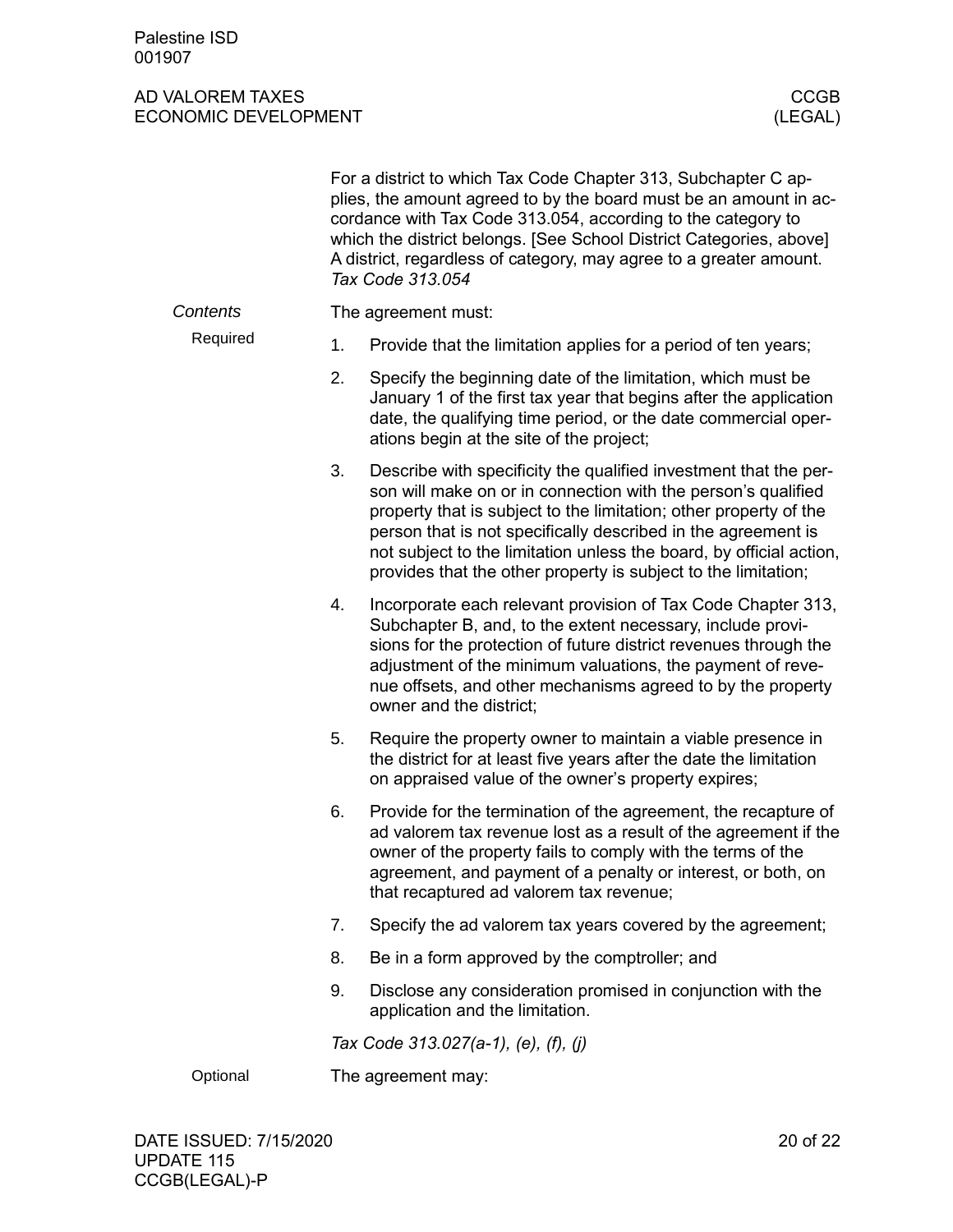- 1. Provide that the property owner will protect the district in the event the district incurs extraordinary education-related expenses related to the project that are not directly funded in state aid formulas, including expenses for the purchase of portable classrooms and the hiring of additional personnel to accommodate a temporary increase in student enrollment attributable to the project.
- 2. Specify any conditions the occurrence of which will require the district and the property owner to renegotiate all or any part of the agreement.
- 3. Provide for a deferral of the date on which the qualifying time period for the project is to commence or, subsequent to the date the agreement is entered into, be amended to provide for such a deferral. The agreement may not provide for the deferral of the date on which the qualifying time period is to commence to a date later than January 1 of the fourth tax year that begins after the date the application is approved except that if the agreement is one of a series of agreements related to the same project, the agreement may provide for the deferral of the date on which the qualifying time period is to commence to a date not later than January 1 of the sixth tax year that begins after the date the application is approved.

### *Tax Code 313.027(f), (h)*

If an agreement for limitation on appraised value includes a provision in which the qualifying time period starts more than one year after the date that the application is approved, no earlier than 180 days and no later than 90 days prior to the start of the deferred qualifying time period:

- 1. The district shall provide the comptroller:
	- a. Copies of any documents or other information received from the applicant; and
	- b. After reviewing documents and information provided by the applicant, either:
		- (1) A written acknowledgment of receiving the application amendment or supplement; or
		- (2) A statement that no such amendment or supplement has been submitted; and
- 2. If the comptroller provides:
	- a. A comptroller certificate for a limitation with conditions different from the existing agreement, the board shall